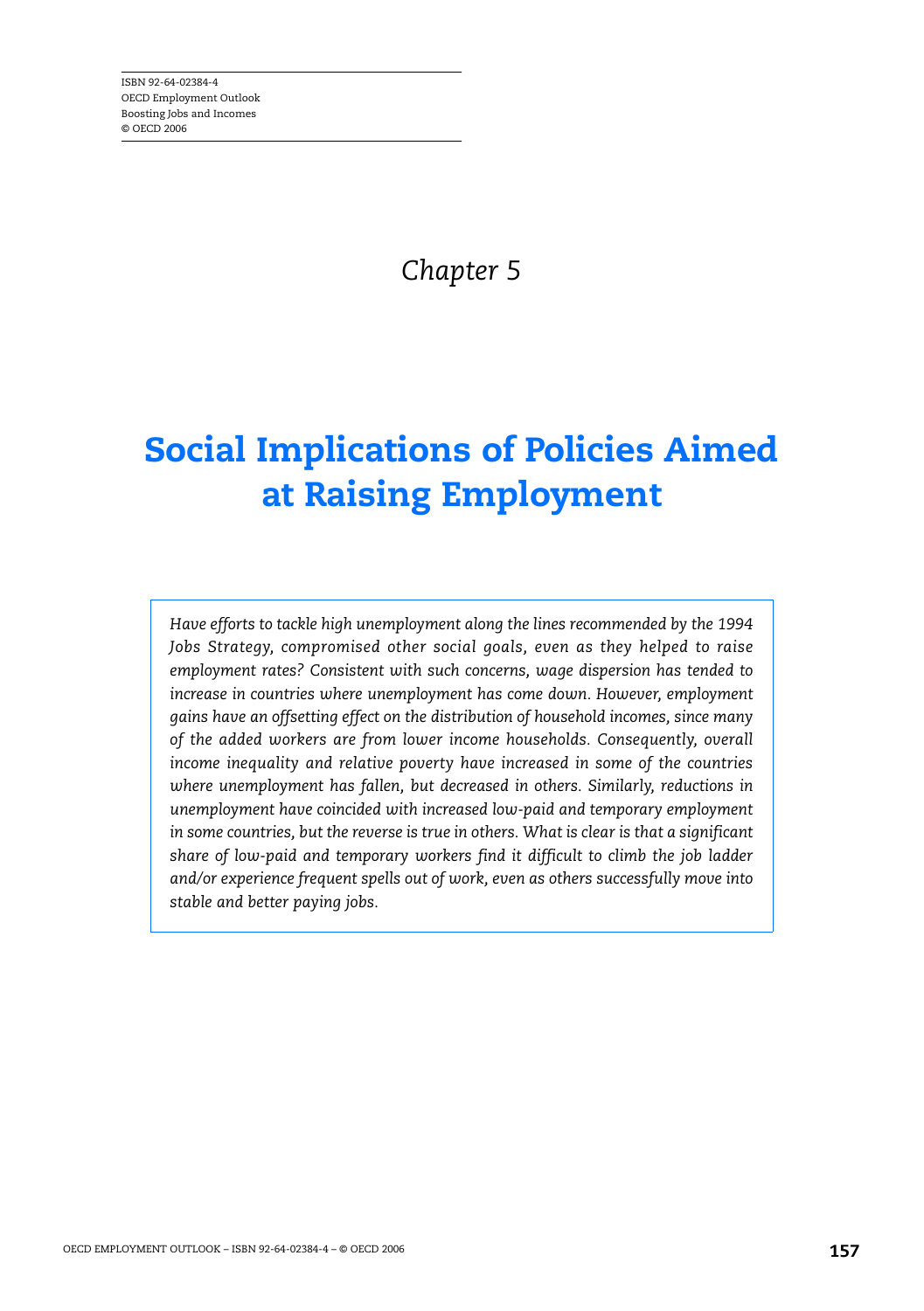While recognising the existence of a possible trade-off between labour market performance and the distribution of income, the 1994 Jobs Strategy stressed the importance of removing economic disincentives that undermined the effective use of labour resources. An early review of reform experiences suggested that several countries had been reluctant to implement comprehensive changes because of concerns that they could lead to an unacceptable widening of income and wage distributions (OECD, 1997a). Likewise, fears that reforms (notably recommendations to ease employment protection and render wage setting more flexible) could deteriorate job security, working conditions, pay and career prospects for certain groups were identified as important barriers to implementation.

The first part of this chapter evaluates whether the improvement in labour market performance in the 1990s has been accompanied by an increase of inequality and relative poverty. This question is analysed using time series on the distribution of household income that go back to the early 1980s for member countries where such data are available.<sup>1</sup> Building upon the trends discussed in Chapter 2, the second part of this chapter examines whether progress in meeting employment objectives has been associated with a marked deterioration in various dimensions of job quality. It also discusses how the Jobs Strategy agenda could be expanded to take into account job quality concerns.

# **1. Trends in income inequality and poverty: the link to changes in labour market performance**

In general, labour market reforms can affect the dispersion of income in two opposing ways. On the one hand, reforms of institutions and policies that result in higher employment will contribute to reduce income inequality. On the other hand, the purpose of some of these institutions and policies has been to redistribute income to needy households, and certain reforms could undermine their role in channelling resources to the weakest segments of society.

Inequality is multifaceted by nature and alternative measures of inequality and poverty can give different results. It is therefore important to base assessments about changes in income distribution on several measures that mutually reinforce each other rather than on a single measure that is contradicted by other measures. In the rest of this section, inequality and poverty measurements are calculated on the basis of the *household disposable income* (*i.e.* income after taxes and transfers). The results are summarised in synthetic tables grouping countries into those where a majority of indicators agree in identifying trends and those where little changes can be observed or alternative indicators and sources generate conflicting outcomes.<sup>2</sup> The detailed results corresponding to these tables are reported in Burniaux and Padrini (2006).

Before looking at trends, it is worth recalling that the degree of income inequality differs significantly across OECD countries (Figure 5.1, Panel A). For example, as measured by the Gini coefficient, income inequality at the household level was more than twice as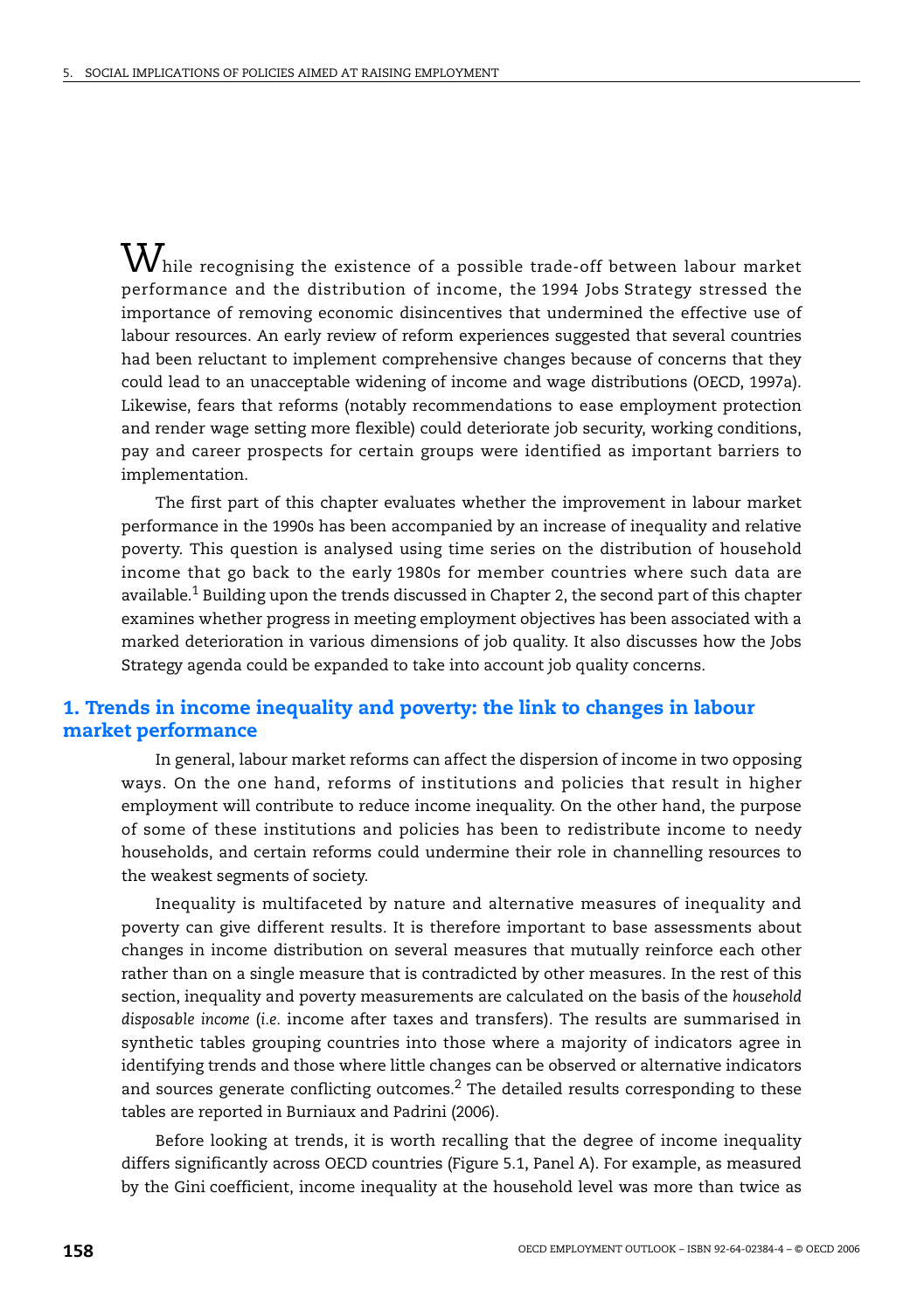

Figure 5.1. **Indicators of income inequality and relative poverty, 2001***<sup>a</sup>*



*a)* 1999 for Australia, 2000 for Canada, France, Japan and Norway, 2002 for the Czech Republic, Germany, Mexico and Turkey.

*Source:* Förster and Mira d'Ercole (2005).

Statlink: *http://dx.doi.org/10.1787/*005651245607

high in Turkey and Mexico as in Denmark in 2000. Overall, inequality was lower in the northern European countries and higher in the southern European and English-speaking countries. Similar patterns were observed for relative poverty in 2000, with 17% of the population living under the poverty threshold (set at 50% of the median income) in the United States against 4% in Sweden. These patterns hold across alternative indicators of relative poverty and inequality.

For a number of OECD countries, the trend increase in household income inequality came to a halt or even reversed in the 1990s. Indeed, of the nine countries that experienced increases of inequality in the period before 1993-94, only Japan and the United Kingdom continued to see a widening of the income distribution (see Table 5.1). In a few countries where the income distribution had remained stable or become more compressed before 1993-94, there was a tendency for some widening in income dispersion thereafter. This was particularly the case for most of the Nordic countries and Canada. However, in a majority of countries, the income distribution narrowed or was stable after 1994, either in line or in contrast with previous trends.<sup>3</sup>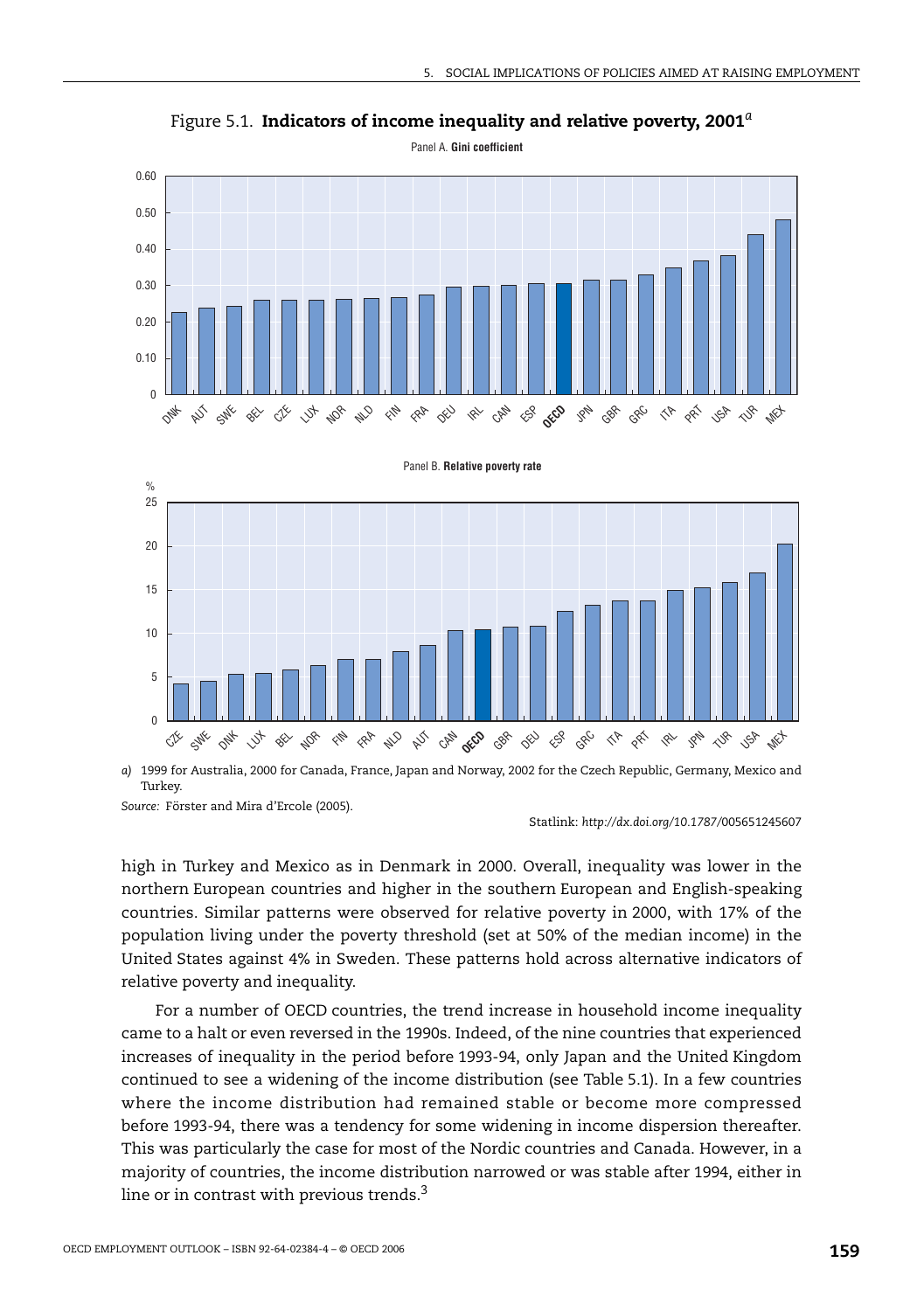|                           |                               |                                                              | Period before 1993-94 |                                         | Period after 1993-94                                     |                 |                                              |  |
|---------------------------|-------------------------------|--------------------------------------------------------------|-----------------------|-----------------------------------------|----------------------------------------------------------|-----------------|----------------------------------------------|--|
|                           |                               |                                                              | Unemployment rate     |                                         | Unemployment rate                                        |                 |                                              |  |
|                           |                               | Decline                                                      | Almost constant       | Increase                                | Decline                                                  | Almost constant | Increase                                     |  |
|                           | Decline                       | Canada<br>Denmark                                            |                       | Greece<br>Spain<br>Sweden               | France<br>Italy<br><b>Netherlands</b><br>Spain           | Portugal        | Austria<br>Germany                           |  |
| Overall income inequality | Almost constant<br>or unclear | Belgium<br>Ireland<br>Portugal                               |                       | Finland<br>France<br>Luxembourg         | Belgium<br>Ireland<br>Norway<br><b>United States</b>     |                 | Greece                                       |  |
|                           | ncrease                       | Netherlands<br><b>United Kingdom</b><br><b>United States</b> | Austria<br>Japan      | Australia<br>Germany<br>Italy<br>Norway | Canada<br>Denmark<br>Finland<br>Sweden<br>United Kingdom |                 | Japan<br><b>Czech Republic</b><br>Luxembourg |  |

Table 5.1. **Trends of unemployment and overall income inequality**

*Note:* For the unemployment rate, "almost constant" refers to changes of 0.5 percentage point or less. The assessment of changes in overall income inequality is based on two different indicators (Gini coefficient, ratio of average income of 9th to 1st decile) and four different data sets: Förster and Mira d'Ercole (2005), the Luxembourg Income Study (LIS) data set, the European Community Household Panel (ECHP) data set and the Cross National Equivalent Files (CNEF) data set.

Statlink: *http://dx.doi.org/10.1787/*356851500656

Trends in the incidence of relative poverty were also more mixed after 1994, with the number of countries where relative poverty rates increased being almost equal to those where they declined or remained constant. The decline in relative poverty rates in most of the Nordic countries, Canada, Luxembourg and Spain during the decade prior to mid-1990s reversed during the past decade. By contrast, among the ten countries where relative poverty rates had increased prior to the mid-1990s, poverty rates stabilised or decreased in eight of them and increased further in Ireland and Japan after 1994 (Table 5.2).

Treating poverty as a *relative concept* (*e.g.* defining the poverty threshold as 50% of the median income, as is done here) has important implications for interpreting the results. Most fundamentally, changes in the relative poverty rate provide an indication of trends in the incidence of relative deprivation within a country, but are not informative concerning changes in the number of households with a low *absolute* standard of living.4 During the periods considered in Table 5.2, real median income (and, hence, the real income level corresponding to the relative poverty threshold) grew in all of the countries considered, with the average annual increases ranging from 0.4% in Canada and Belgium to 3% and more in Portugal, Spain and Ireland (Table 5.3). Thus, the countries where relative poverty increased were characterised by a situation where incomes tended to grow more rapidly in the middle of the income distribution than near the bottom, but incomes and absolute living standards also tended to grow for low income households. Despite its limitations, the relative concept of measuring poverty is used in this report because it provides useful information about an aspect of income inequality that may be of considerable significance. Indeed, the methodological problems related to defining comparable absolute poverty thresholds across countries and adjusting those thresholds over time make it infeasible to conduct a parallel analysis for absolute poverty.<sup>5</sup>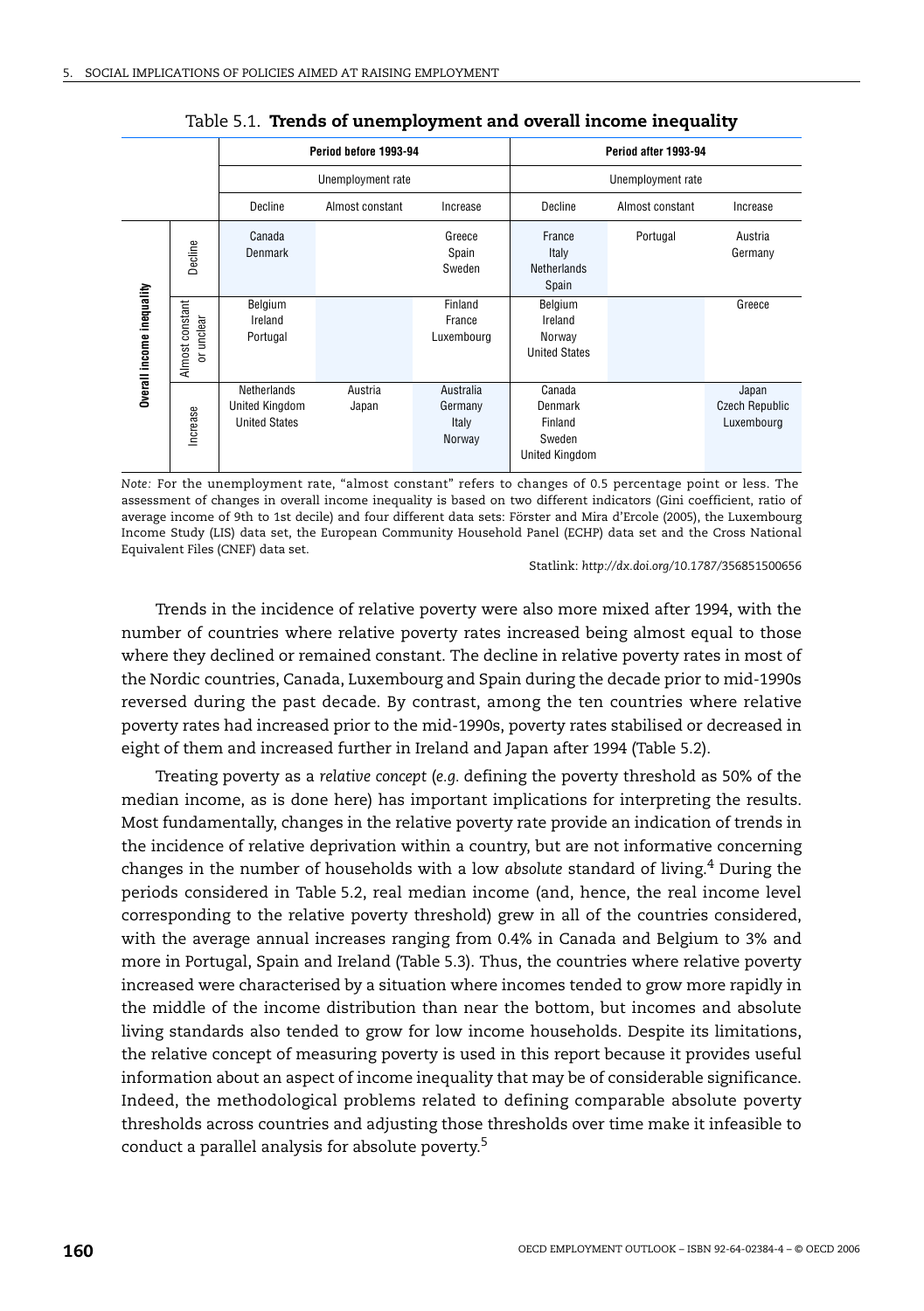|                  |                               |                                                                  | Period before 1993-94 |                                                              | Period after 1993-94                                               |                 |                                              |  |
|------------------|-------------------------------|------------------------------------------------------------------|-----------------------|--------------------------------------------------------------|--------------------------------------------------------------------|-----------------|----------------------------------------------|--|
|                  |                               |                                                                  | Unemployment rate     |                                                              | Unemployment rate                                                  |                 |                                              |  |
|                  |                               | Decline                                                          | Almost constant       | Increase                                                     | Decline                                                            | Almost constant | Increase                                     |  |
|                  | Decline                       | Portugal<br>Canada<br>Denmark                                    |                       | Finland<br>France<br>Greece<br>Luxembourg<br>Spain<br>Sweden | Italy<br><b>Netherlands</b><br>Norway                              | Portugal        | Austria<br>Greece                            |  |
| Relative poverty | Almost constant<br>or unclear | Belgium                                                          |                       |                                                              | Belgium<br>France<br><b>United Kingdom</b><br><b>United States</b> |                 | Germany                                      |  |
|                  | Increase                      | Ireland<br>Netherlands<br>United Kingdom<br><b>United States</b> | Austria<br>Japan      | Australia<br>Germany<br>Italy<br>Norway                      | Canada<br>Denmark<br>Ireland<br>Finland<br>Spain<br>Sweden         |                 | <b>Czech Republic</b><br>Japan<br>Luxembourg |  |

Table 5.2. **Trends of unemployment and relative poverty**

*Note:* For the unemployment rate, "almost constant" refers to changes of 0.5 percentage point or less. The assessment of changes in relative poverty is based on two different indicators (proportion of individual with income below 50% and 60% of the median income, respectively) and four different data sets: Förster and Mira d'Ercole (2005), the Luxembourg Income Study (LIS) data set, the European Community Household Panel (ECHP) data set and the Cross National Equivalent Files (CNEF) data set.

Statlink: *http://dx.doi.org/10.1787/*634587330640

|                       | Period first year to last year | Average annual growth rate (percentage) |
|-----------------------|--------------------------------|-----------------------------------------|
| Ireland               | 1987-2000                      | 5.47                                    |
| Spain                 | 1985-95                        | 3.19                                    |
| Portugal              | 1980-2000                      | 2.98                                    |
| Luxembourg            | 1986-2001                      | 2.44                                    |
| Norway                | 1986-2000                      | 2.08                                    |
| Finland               | 1976-2000                      | 1.95                                    |
| Greece                | 1974-99                        | 1.78                                    |
| <b>Czech Republic</b> | 1992-2002                      | 1.67                                    |
| Austria               | 1983-99                        | 1.49                                    |
| <b>OECD</b> average   |                                | 1.49                                    |
| <b>United Kingdom</b> | 1975-2000                      | 1.45                                    |
| <b>Netherlands</b>    | 1977-2000                      | 1.02                                    |
| Sweden                | 1975-2000                      | 0.95                                    |
| Denmark               | 1983-2000                      | 0.85                                    |
| Italy                 | 1984-2000                      | 0.77                                    |
| Germany               | 1984-2001                      | 0.71                                    |
| Japan                 | 1984-2000                      | 0.71                                    |
| <b>United States</b>  | 1974-2000                      | 0.61                                    |
| France                | 1984-2000                      | 0.54                                    |
| Belgium               | 1983-95                        | 0.38                                    |
| Canada                | 1975-2000                      | 0.36                                    |

### Table 5.3. **Real income growth associated with relative poverty thresholds**

*Source:* Förster and Mira d'Ercole (2005).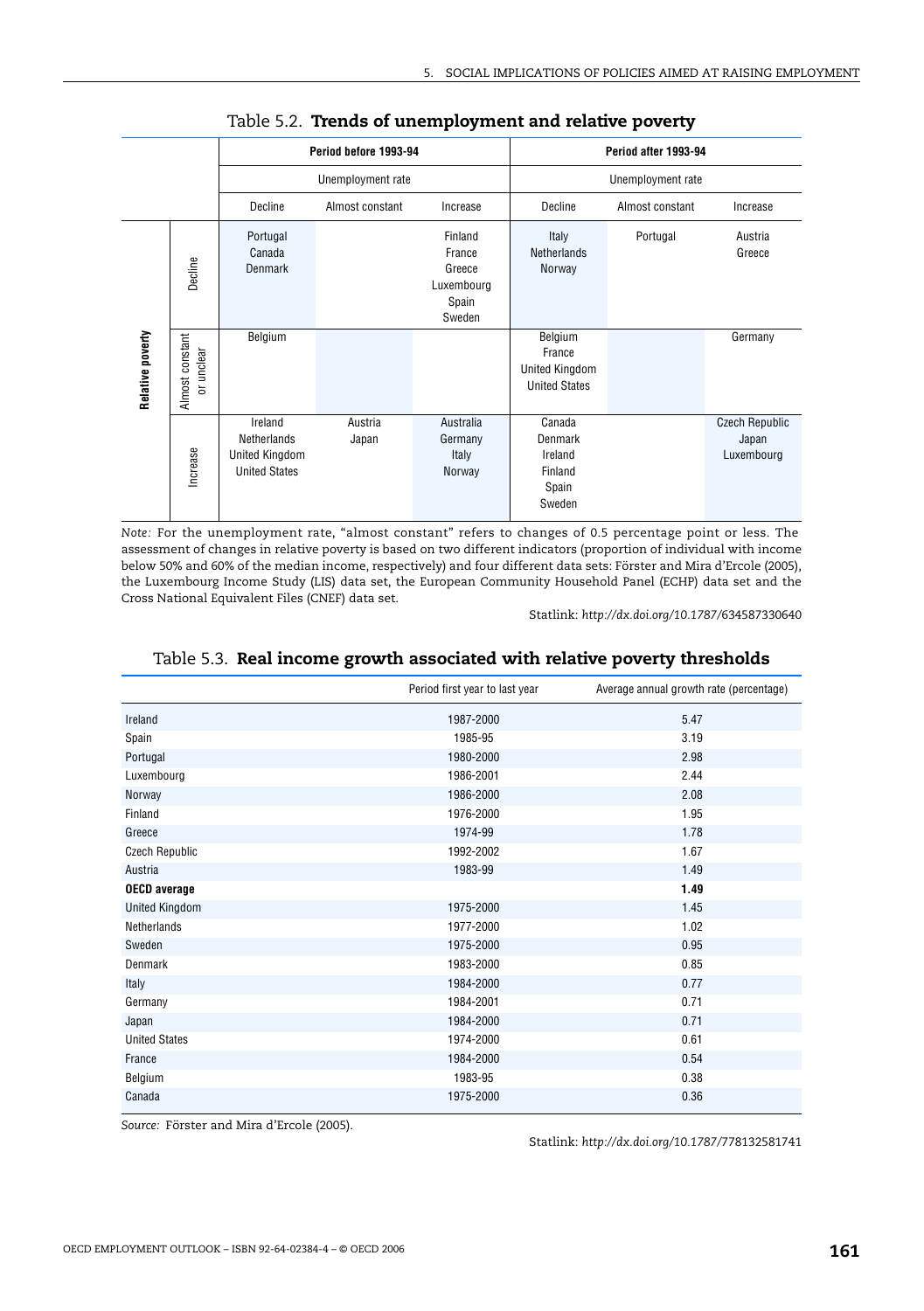# *1.1. Income inequality and changes in unemployment and employment*

A fall in unemployment brought about by some of the structural reforms discussed in Chapter 3 (*e.g.* increased flexibility in wage setting or stricter enforcement of work availability conditions for unemployment benefits) is often considered to be associated with increased wage dispersion. This conjecture is indeed supported by Table 5.4 that shows the relationship between the evolution of unemployment and gross earnings inequality, as measured by the ninth to first decile earnings ratio<sup>6</sup> of full-time, full-year workers. In a majority of countries, the reduction of unemployment after 1993-94 has been accompanied by an increase of gross earnings inequality. A negative relationship also appears during the period before 1993-94.

|                           | Period before 1993-94            |                                                                  |                   | Period after 1993-94                      |                                                                               |                                                                              |                 |                                                     |  |
|---------------------------|----------------------------------|------------------------------------------------------------------|-------------------|-------------------------------------------|-------------------------------------------------------------------------------|------------------------------------------------------------------------------|-----------------|-----------------------------------------------------|--|
|                           |                                  |                                                                  | Unemployment rate |                                           |                                                                               | Unemployment rate                                                            |                 |                                                     |  |
|                           |                                  | Decline                                                          | Almost constant   | Increase                                  |                                                                               | Decline                                                                      | Almost constant | Increase                                            |  |
|                           | Decline                          | Korea                                                            | Japan             | Australia<br>Finland<br>France<br>Germany | Ireland<br>Spain                                                              |                                                                              |                 | Japan                                               |  |
| Gross earnings inequality | constant<br>or unclear<br>Almost |                                                                  |                   |                                           |                                                                               |                                                                              |                 |                                                     |  |
|                           | Increase                         | Denmark<br>Netherlands<br>United Kingdom<br><b>United States</b> | Austria           | Italy<br>New Zealand<br>Sweden            | Australia<br>Canada<br>Denmark<br>Finland<br>France<br>Hungary<br>Netherlands | New Zealand<br>Norway<br>Sweden<br>United<br>Kingdom<br><b>United States</b> | Switzerland     | <b>Czech Republic</b><br>Germany<br>Korea<br>Poland |  |

# Table 5.4. **Trends of unemployment and gross earnings inequality across full-time workers**

*Note:* For the unemployment rate, "almost constant" refers to changes of 0.5 percentage point or less. The assessment of changes in gross earnings inequality is based on one indicator (measured by the ratio of the 90th to 10th percentile earnings, full-year, full-time workers).

*Source:* OECD database on Labour Force Statistics; OECD Earnings database.

Statlink: *http://dx.doi.org/10.1787/*728318224852

However, employment gains cause an offsetting effect on the distribution of household-level income from wages and salaries, since many of the added workers are from lower income households. In fact, the distribution of *gross labour earnings across all households (including non-working households)*, 7 suggests a tendency for inequality to decrease when unemployment declines (as shown by countries in the shaded diagonal of Table 5.5). This relationship between labour earning inequality across all households and unemployment changes is even more apparent when inequality is measured for the sub-population in the three bottom deciles of the earnings distribution (see Burniaux and Padrini, 2006). However, this may not be a stable pattern, since the decline in gross earning inequality in most countries witnessing a fall of unemployment after 1993-94, contrasts sharply to what happened during the previous period.

The redistributive impact of transfers and taxes refers to the extent to which transfers and tax systems compensate the inequality of the distribution of labour and capital earnings.<sup>8</sup> As Table 5.6 shows, the redistributive power of transfers tended to decrease in the context of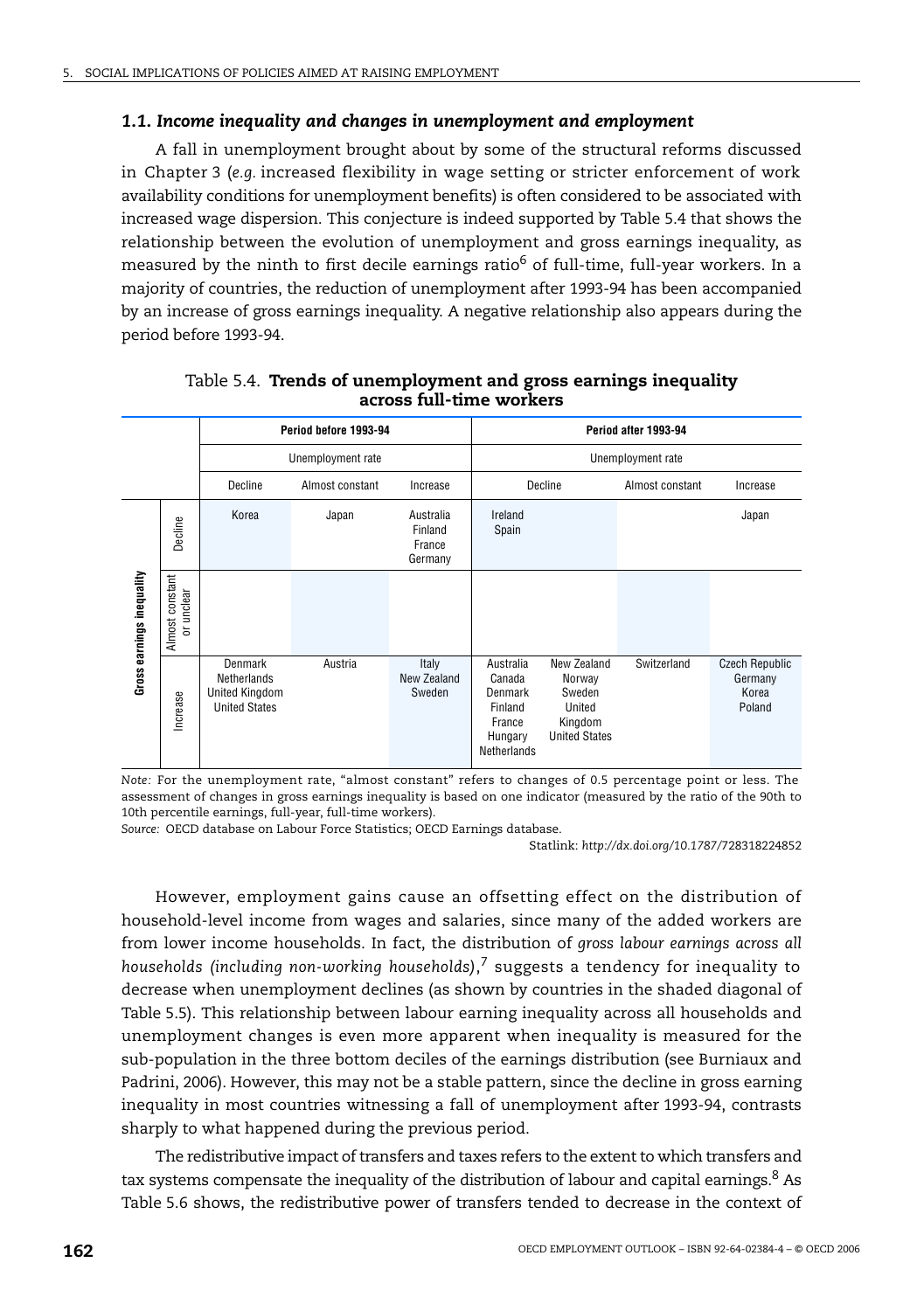|            |                               | Period before 1993-94                                                              |                             |                                                              |                       | Period after 1993-94                                        |                                                  |                   |                                |
|------------|-------------------------------|------------------------------------------------------------------------------------|-----------------------------|--------------------------------------------------------------|-----------------------|-------------------------------------------------------------|--------------------------------------------------|-------------------|--------------------------------|
|            |                               | Unemployment rate                                                                  |                             |                                                              |                       |                                                             |                                                  | Unemployment rate |                                |
|            |                               | Decline                                                                            | Almost constant<br>Increase |                                                              | Decline               |                                                             | Almost constant                                  | Increase          |                                |
|            | Decline                       | Belgium                                                                            |                             | Spain<br>Sweden                                              |                       | Belgium<br>Denmark<br>Finland<br>Ireland<br>Italy<br>France | <b>Netherlands</b><br>Spain<br>United<br>Kingdom | Portugal          | Austria<br>Germany             |
| Inequality | Almost constant<br>or unclear | Netherlands                                                                        |                             |                                                              |                       | Norway<br>Sweden<br><b>United States</b>                    |                                                  |                   | Greece                         |
|            | Increase                      | Canada<br>Denmark<br>Ireland<br>Portugal<br>United Kingdom<br><b>United States</b> | Japan                       | Australia<br>Finland<br>France<br>Germany<br>Greece<br>Italy | Norway<br>Switzerland | Canada                                                      |                                                  | Switzerland       | <b>Czech Republic</b><br>Japan |

# Table 5.5. **Trends of unemployment and labour earnings inequality across all households**

*Note:* For the unemployment rate, "almost constant" refers to changes of 0.5 percentage point or less. The assessment of changes in labour earnings inequality is based on one indicator (Gini coefficient calculated over the entire household population, including non-working households with zero earnings) and four different data sets: Förster and Mira d'Ercole (2005), the Luxembourg Income Study (LIS) data set, the European Community Household Panel (ECHP) data set and the Cross National Equivalent Files (CNEF) data set.

Statlink: *http://dx.doi.org/10.1787/*830488500555

# Table 5.6. **Trends of unemployment and transfers' redistributive impact**

|                |                               | Period before 1993-94                                                  |                 |                                                                        | Period after 1993-94                               |                                                                                    |                 |                                           |
|----------------|-------------------------------|------------------------------------------------------------------------|-----------------|------------------------------------------------------------------------|----------------------------------------------------|------------------------------------------------------------------------------------|-----------------|-------------------------------------------|
|                |                               | Unemployment rate                                                      |                 |                                                                        | Unemployment rate                                  |                                                                                    |                 |                                           |
|                |                               | Decline                                                                | Almost constant | Increase                                                               |                                                    | Decline                                                                            | Almost constant | Increase                                  |
|                | Decline                       | <b>United Kingdom</b>                                                  |                 |                                                                        | Belgium<br>Canada<br>Denmark<br>Finland<br>Ireland | <b>Netherlands</b><br>Norway<br>Spain<br>United<br>Kingdom<br><b>United States</b> |                 | Austria                                   |
| Redistribution | Almost constant<br>or unclear | Netherlands<br>Portugal                                                |                 | France<br>Italy<br>Switzerland                                         | France<br>Sweden                                   |                                                                                    | Portugal        | Greece                                    |
|                | Increase                      | Belgium<br>Canada<br><b>Denmark</b><br>Ireland<br><b>United States</b> | Japan           | Australia<br>Finland<br>Germany<br>Greece<br>Norway<br>Spain<br>Sweden | Italy                                              |                                                                                    | Switzerland     | <b>Czech Republic</b><br>Germany<br>Japan |

*Note:* For the unemployment rate, "almost constant" refers to changes of 0.5 percentage point or less. The assessment of changes in transfers' redistributive impact is based on three different methods of inequality decomposition of the Gini coefficient [additive, Shorrocks' method, subtractive, see Burniaux and Padrini (2006)] and four different data sets: Förster and Mira d'Ercole (2005), the Luxembourg Income Study (LIS) data set, the European Community Household Panel (ECHP) data set and the Cross National Equivalent Files (CNEF) data set.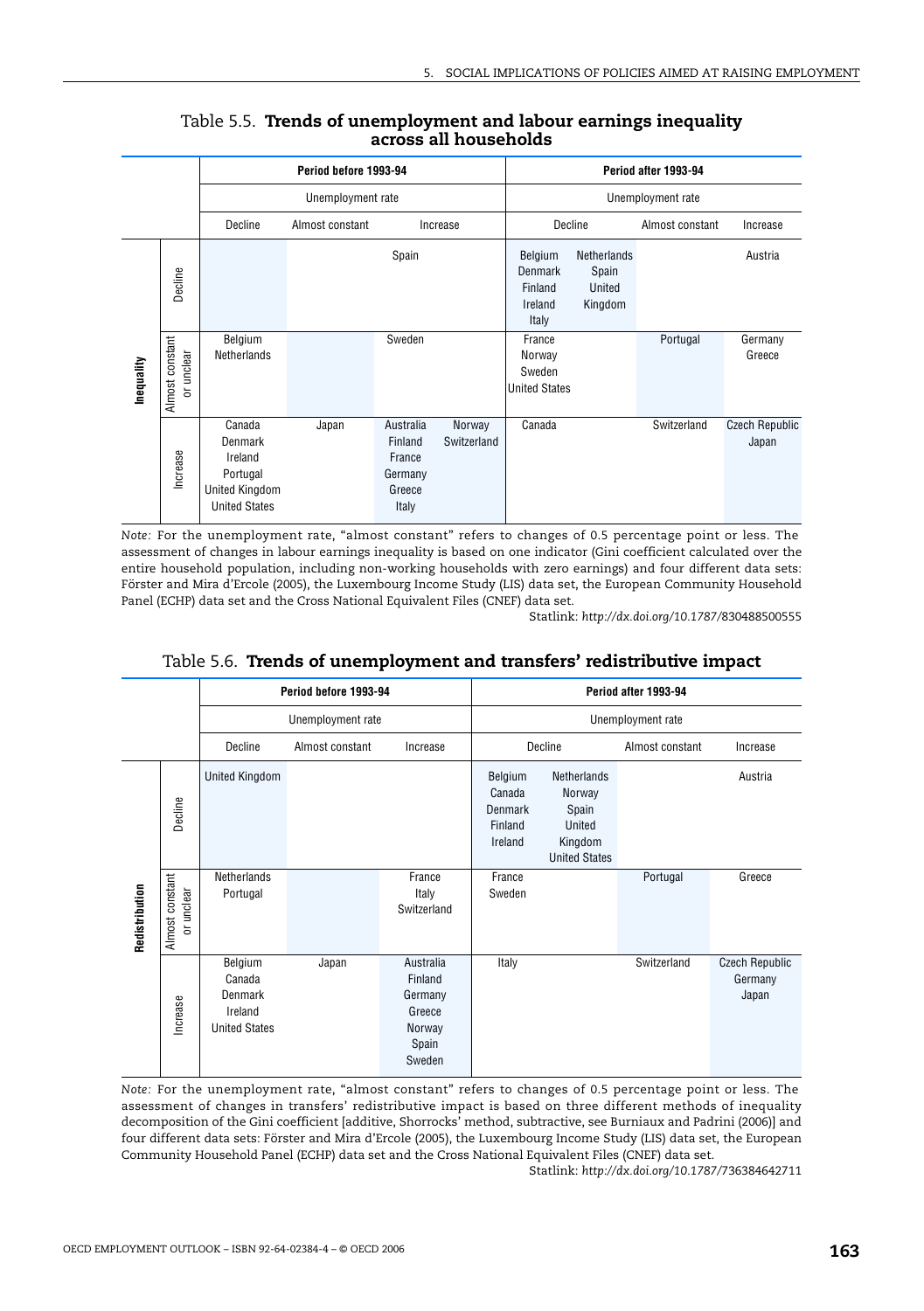falling unemployment. This results from changes in the share of aggregate transfers in total disposable income as well as changes in the relative weights of different types of transfers. When unemployment declines, the share of transfers in total disposable income is reduced in line with falling joblessness while the distribution of transfers becomes more unequal reflecting the increasing weight of transfers other than unemployment benefits that are by nature more unequally distributed, *e.g.* pensions. Here too, the relationship is stronger for the low-income population (see Burniaux and Padrini, 2006).

In contrast, no clear relationship appears after 1993-94 between changes in the redistributive impact of taxes and unemployment changes (Table 5.7). In principle, without cuts in tax and contribution rates, taxes as a proportion of total disposable income should have increased after 1993-94 in line with the share of labour earnings. This has not been the case in a majority of countries that have witnessed reductions of their structural unemployment. By contrast, the redistributive impact of taxes increased in most countries that witnessed a reduction of unemployment during the period before 1994.

|                |                               | Period before 1993-94                                                                            | Period after 1993-94 |                                     |                                                                |                         |                              |  |
|----------------|-------------------------------|--------------------------------------------------------------------------------------------------|----------------------|-------------------------------------|----------------------------------------------------------------|-------------------------|------------------------------|--|
|                |                               |                                                                                                  | Unemployment rate    |                                     | Unemployment rate                                              |                         |                              |  |
|                |                               | Decline                                                                                          | Almost constant      | Increase                            | Decline                                                        | Almost constant         | Increase                     |  |
|                | Decline                       | <b>Netherlands</b>                                                                               |                      | Finland<br>Germany<br>Switzerland   | Ireland<br>Finland<br><b>United Kingdom</b>                    |                         | Japan                        |  |
| Redistribution | Almost constant<br>or unclear |                                                                                                  |                      | Australia                           | Canada<br>Denmark<br>France<br>Netherlands<br>Norway<br>Sweden |                         | Austria<br>Germany<br>Greece |  |
|                | Increase                      | Belgium<br><b>United States</b><br>Canada<br>Denmark<br>Ireland<br>Portugal<br>United<br>Kingdom | Japan                | France<br>Italy<br>Norway<br>Sweden | Belgium<br>Italy<br>Spain<br><b>United States</b>              | Portugal<br>Switzerland | <b>Czech Republic</b>        |  |

Table 5.7. **Trends of unemployment and taxes' redistributive impact**

*Note:* For the unemployment rate, "almost constant" refers to changes of 0.5 percentage point or less. The assessment of changes in taxes' redistributive impact is based on three different methods of inequality decomposition of the Gini coefficient [additive, Shorrocks' method, subtractive, see Burniaux and Padrini (2006)] and four different data sets: Förster and Mira d'Ercole (2005), the Luxembourg Income Study (LIS) data set, the European Community Household Panel (ECHP) data set and the Cross National Equivalent Files (CNEF) data set.

Statlink: *http://dx.doi.org/10.1787/*452406012176

Finally, when looking at disposable income, no general trade-off emerges in Table 5.1 between unemployment and inequality changes. Among countries where unemployment dropped after 1993-94, inequality fell in four of them (France, Italy, the Netherlands and Spain) but increased in three (Canada, Denmark and the United Kingdom). Inequality also increased in Finland and Sweden in the context of falling unemployment, though this may only have been a cyclical development and not a cut in structural unemployment. Excluding these two countries, the hypothesis of a positive link between unemployment and inequality changes (corresponding to the shaded diagonal of Table 5.1) is supported in seven countries during the past decade while a link in the opposite direction appears in five countries. There was also no clear relationship between unemployment and inequality changes during the previous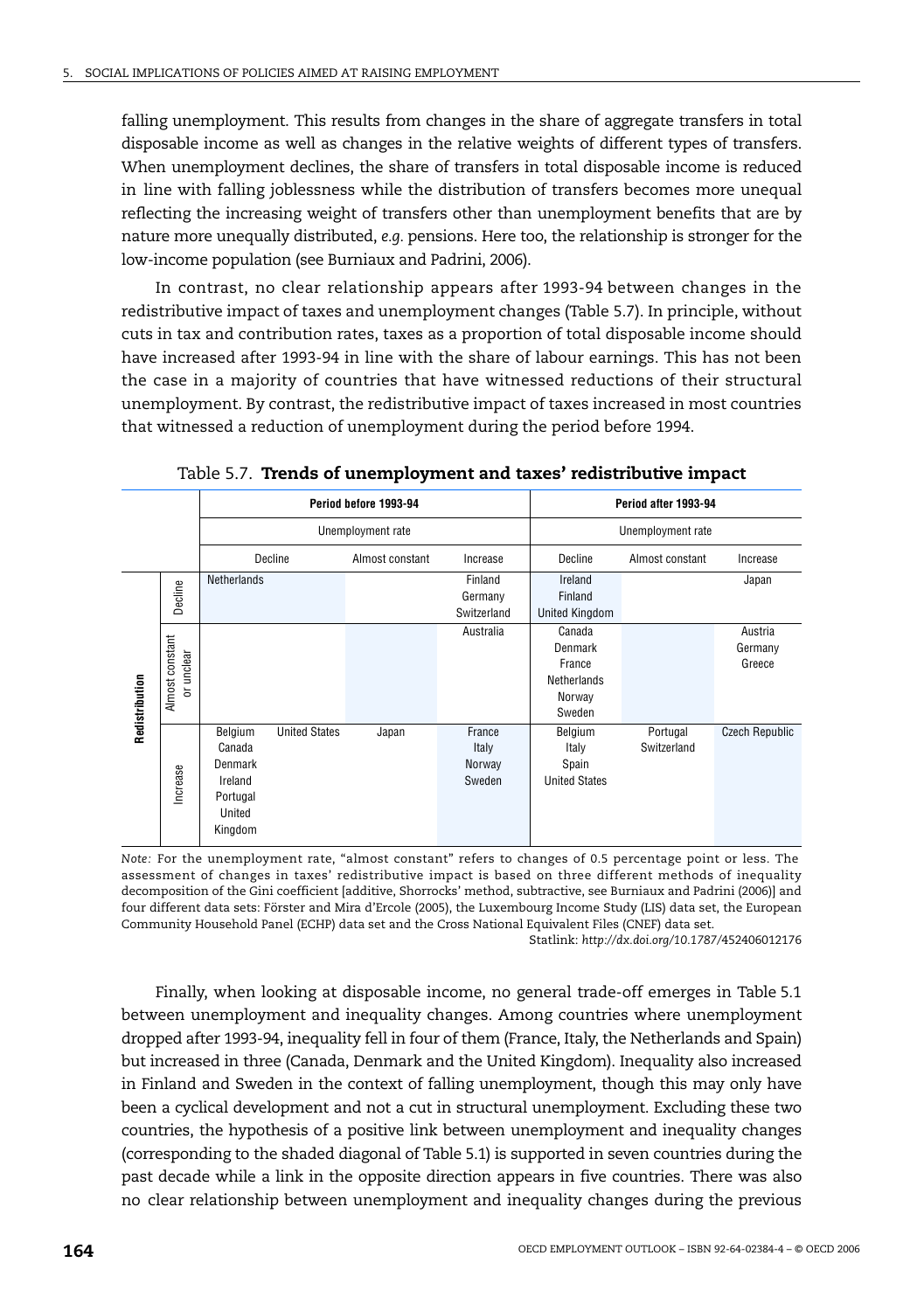decade, with inequality increases taking place in three countries where unemployment declined (the Netherlands, the United Kingdom and the United States) and inequality reductions in three countries with rising unemployment (Greece, Spain and Sweden).

Similarly, there was no clear relationship after 1994 between unemployment and poverty trends. However, among the countries where unemployment fell, relative poverty has unambiguously increased in a small majority of them (Canada, Denmark, Ireland and Spain) $9$  while the reduction of unemployment has been associated with declining relative poverty in only three countries (Italy, the Netherlands and Norway) (Table 5.2).

As discussed below (and, in more detail, in Burniaux and Padrini, 2006), the reforms advocated by the 1994 Jobs Strategy are likely to affect income distribution and poverty in multiple and sometimes offsetting ways. The employment gains that these reforms generated have been associated with increasing wage inequality. The redistributive impact of these employment gains is ambiguous as it depends on the balance between wages that individuals have earned and the social benefits that they have lost by taking a job. Overall, it seems that the latter effect has more or less offset the former, because it is not possible to identify any systematic relationship between inequality and relative poverty changes and unemployment changes at the aggregate level.

Somewhat stronger relationships appear, however, when looking at broader aspects of labour market performance, such as employment and participation, and to levels instead of changes. The correlation coefficients reported in Table 5.8 suggest that a lower inequality is associated with higher participation and employment rates, while a positive correlation exists with the unemployment rate. Overall, female labour market aggregates show stronger and more significant correlations with aggregate inequality indicators than male ones, highlighting the importance of female work for income redistribution. Female work is also central in preventing relative poverty, as shown by the last column in Table 5.8. Nevertheless, although correlations are in general statistically significant, their sizes remain relatively small, suggesting that other forces are at work, *e.g.* the direct effect of institutions and policies on inequality.

|                                     | Gini index | 9th/1st decile ratio | Relative poverty rate |
|-------------------------------------|------------|----------------------|-----------------------|
| Participation rate - total          | $-0.29***$ | $-0.19***$           | $-0.18**$             |
| Participation rate – men            | $-0.02$    | 0.10                 | $0.15***$             |
| Participation rate – women          | $-0.33***$ | $-0.26***$           | $-0.26***$            |
| Employment rate - total             | $-0.31***$ | $-0.21***$           | $-0.19***$            |
| Employment rate – men               | $-0.12$    | 0.00                 | 0.04                  |
| Employment rate - women             | $-0.34***$ | $-0.26***$           | $-0.25***$            |
| Unemployment rate - total           | $0.25***$  | $0.18***$            | $0.16***$             |
| Unemployment rate - men             | $0.20***$  | $0.14***$            | $0.12*$               |
| Unemployment rate - women           | $0.27***$  | $0.20***$            | $0.17***$             |
| Long term unemployment rate - total | $0.21***$  | 0.10                 | 0.08                  |
| Long term unemployment rate $-$ men | $0.18***$  | 0.06                 | 0.04                  |
| Long term unemployment rate - women | $0.21***$  | $0.13*$              | 0.11                  |

Table 5.8. **Correlations of inequality and relative poverty measures with indicators of labour market performance,***a* **1970-2001**

\*\*\*, \*\*, \* statistically significant at 1%, 5% and 10% levels, respectively.

*a)* Both inequality and labour market variables have been adjusted for the cycle. Labour market aggregates refer to working-age population (15-64 age group).

*Source:* Burniaux and Padrini (2006).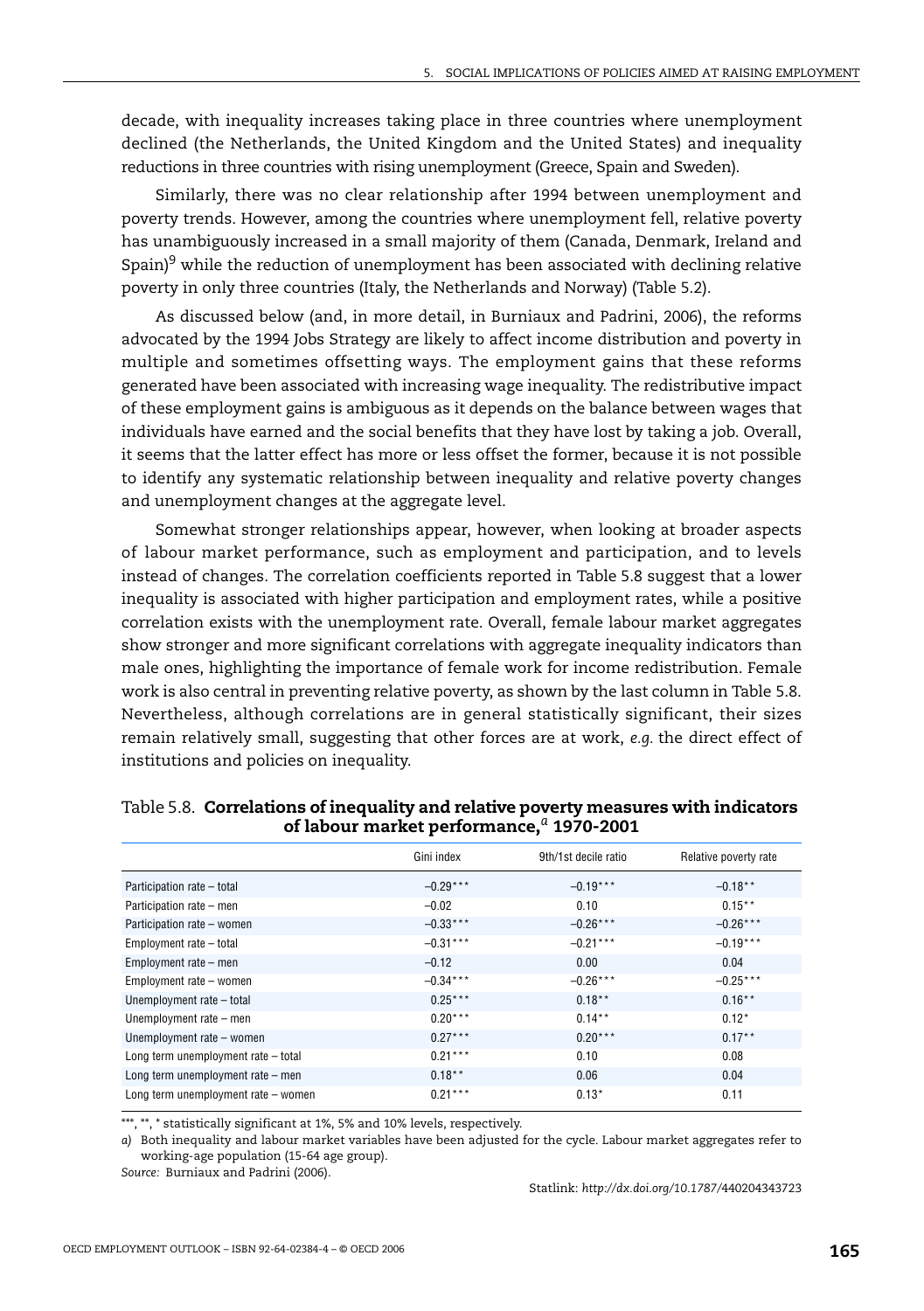# *1.2. Poverty incidence and persistence over the 1990s: overall and for specific groups*

Poverty is multifaceted by nature and headcount measurements may not give an adequate picture of differences in the degree of poverty across countries. Some countries may have a large poverty rate but also a high turnover in and out of poverty, implying short poverty spells. Alternatively, poverty incidence may be lower in other countries on the aggregate, but with a lower probability of exiting poverty permanently. This sub-section reviews the dynamic aspects of relative poverty across OECD countries on the basis of longitudinal data for the period 1993-2000 based on the European Community Household Panel (ECHP) and the Cross National Equivalent Files (CNEF). Lack of data prevents any assessment of changes in poverty dynamics over a sufficiently long time period to assess their links with the evolution of labour market performance.

Indicators of poverty mobility and duration make it possible to draw a typology of poverty across countries with respect, on the one hand, to the degree of mobility out of poverty, and, on the other hand, to whether exiting out of poverty is permanent or transitory. In Table 5.9, relative poverty is considered as permanent or transitory in a given country depending on whether the exit rate out of poverty is below or above the average for the countries for which data are available. In turn, exit out of poverty is permanent or transitory depending on whether the probability of falling back into poverty after exiting is below or above average, respectively. Moreover, the upward mobility out of poverty is characterised as the probability of exiting out of poverty with an income above (a plus sign in Table 5.9) or below (a minus sign) the median income.

|                  |                             |                                              | Panel A. Countries with above-average<br>relative poverty levels | Panel B. Countries with below-average<br>relative poverty levels |                                                                                  |  |  |
|------------------|-----------------------------|----------------------------------------------|------------------------------------------------------------------|------------------------------------------------------------------|----------------------------------------------------------------------------------|--|--|
|                  |                             |                                              | Exit from relative poverty                                       | Exit from relative poverty                                       |                                                                                  |  |  |
|                  |                             | Transitory <sup>a</sup>                      | Permanent <sup>a</sup>                                           | Transitory <sup>a</sup>                                          | Permanent <sup>a</sup>                                                           |  |  |
| Relative poverty | $\mathsf{T}$ ransitory $^b$ | Italy $+$<br>$S$ pain +                      |                                                                  | Luxembourg-                                                      | Austria -<br>Belgium-<br>Denmark $-$<br>France +<br>$Germany -$<br>Netherlands + |  |  |
|                  | Permanent $^b$              | $Greeze -$<br>Ireland $+$<br>United States + | Portugal +<br>United Kingdom-                                    | $Finaland -$                                                     |                                                                                  |  |  |

#### Table 5.9. **Typology of relative poverty dynamics across OECD countries**

*a)* As measured by above-average and below-average probabilities of re-entering into relative poverty after exit.

*b)* As measured by above-average and below-average probabilities of exiting relative poverty.

+: Refers to an above-average probability of income above the median after exiting relative poverty.

–: Refers to a below-average probability of income above the median after exiting relative poverty. *Source:* Burniaux and Padrini (2006). Statlink: *http://dx.doi.org/10.1787/*347577065407

In a majority of above-average-poverty countries (Table 5.9, Panel A), relative poverty tends to be a permanent phenomenon with durations of poverty spells above average and exit from poverty transitory. Exceptions are Spain and Italy with higher probabilities of exit and poverty spell durations around average despite a higher poverty incidence. However, in those countries where poverty can be considered as a transitory phenomenon, exit from poverty is also temporary (with an above-average probability of falling back into poverty). In only two high-poverty countries is exit of poverty likely to be permanent (Portugal and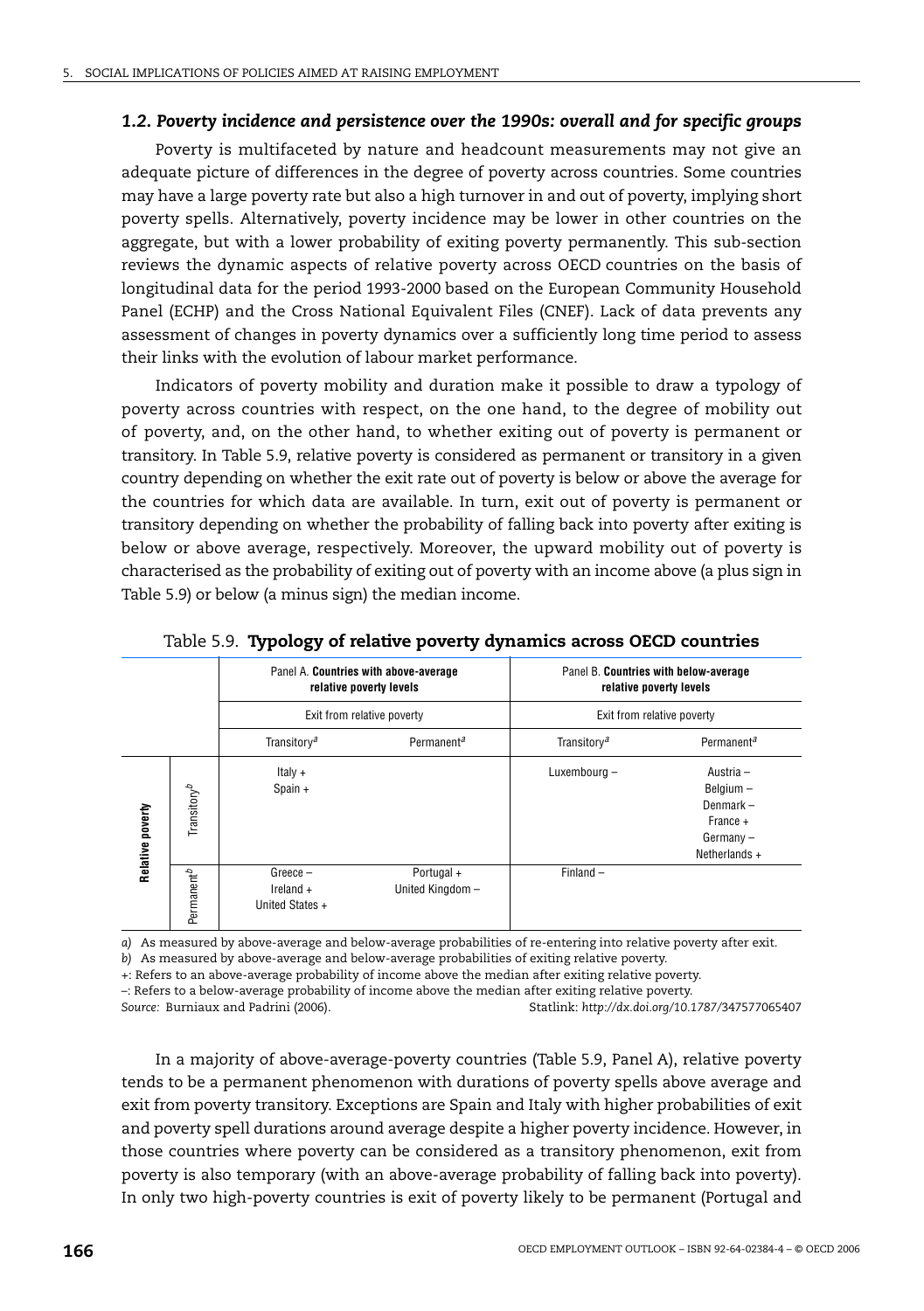the United Kingdom).<sup>10</sup> It is striking that a majority of high-poverty countries exhibit a relatively high upward income mobility. In contrast, in low-poverty countries (Table 5.9, Panel B), relative poverty is a transitory phenomenon, exit from poverty is permanent but those who exit poverty end up with relatively low income, possibly reflecting lower incentives to move up the income ladder in relatively more egalitarian countries. Finland emerges as an exception in this typology with low but permanent poverty.

The heterogeneous nature of relative poverty is further illustrated by looking to the individual and household characteristics of the poor. Considering age groups (Figure 5.2), children and old-age pensioners (aged above 65) face a higher risk of poverty incidence (as measured by the at-least-once poverty rate) and, even more, persistence (as measured by the long-run poverty rate)<sup>11</sup> than the whole population, both in Europe and the United States. Both poverty incidence and persistence decline substantially during the working age and start rising again with retirement, noticeably earlier in Europe, especially as concerns long-run poverty, than in the United States. Poverty incidence, but not persistence, increases also at age 15-24 during the transition from school to work.





0 0.2 0.4 0.6 0.8 1.0 1.2 1.4 1.6 1.8 Below 14 15-24 25-54 55-64 Over 65 Age Relative poverty risk 1.42 1.00 0.74 0.87  $1.49$   $1.48$ 0.45 0.73 1.22 1.56

Panel B. **Long-run poverty rate** 

*Source:* OECD calculations based on the European Community Household Panel (ECHP), waves 1 to 8, for the European countries; and based on the Panel Study of Income Dynamics (PSID), for the United States.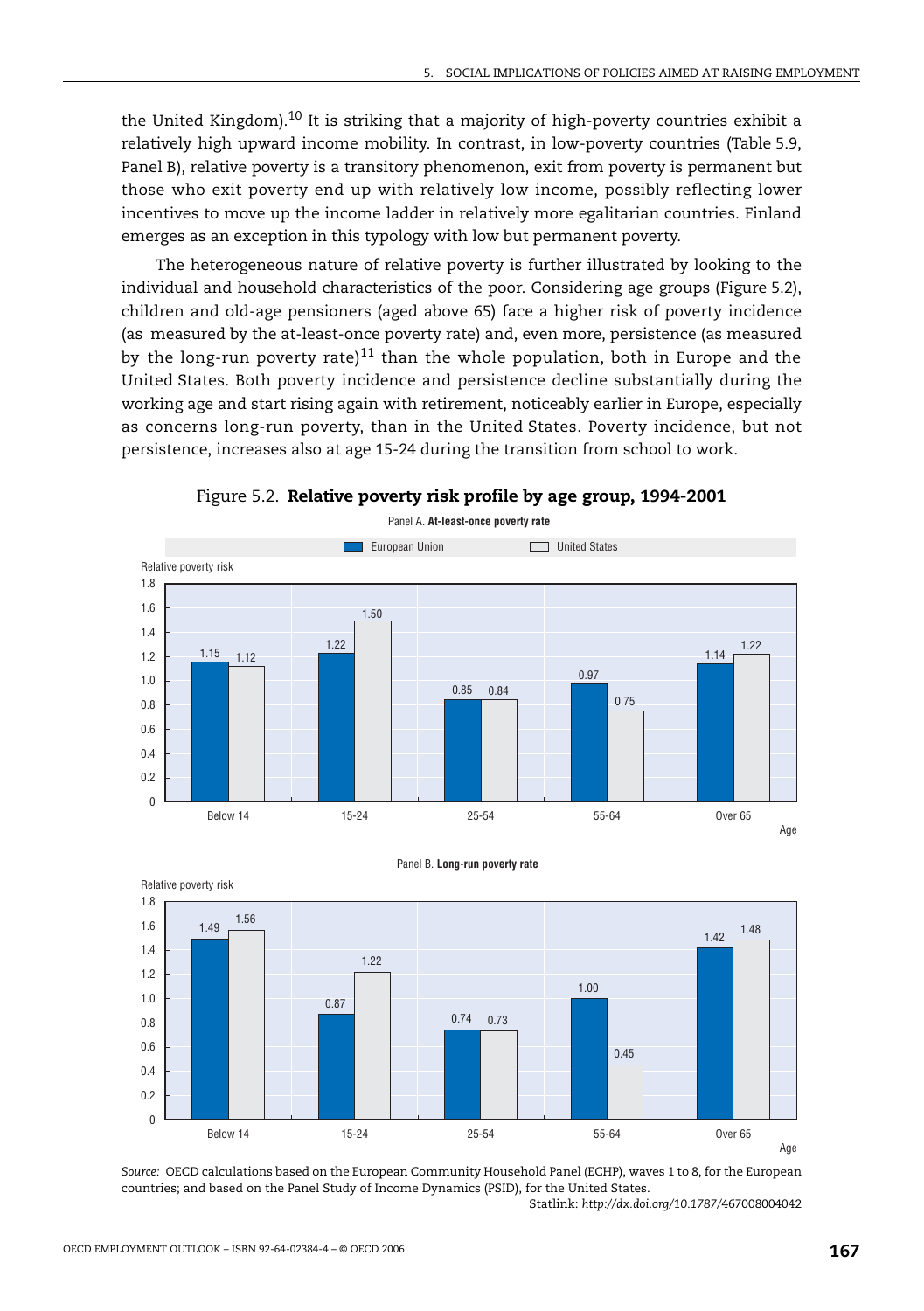In most countries, relative poverty incidence and persistence is higher for lone parents – especially women with children – and less educated individuals. Individuals in households with no working members exhibit a significantly higher risk of poverty incidence and, especially, persistence (Figure 5.3). The presence of occasional or part-time workers is in general not enough to distinctly reduce poverty risk. Individuals in households with one full-time worker face average probabilities of poverty incidence and lower-than-average risk of poverty persistence. In several countries (Italy, Portugal, France and the United States), one full-time worker does not suffice to prevent above-average risks of poverty incidence (and persistence in the case of Italy and Portugal). Only the presence of a second earner in the family reduces substantially the likelihood of being poor in all countries. These results confirm the finding in OECD (2000), Council of European Union (2004) and Valletta (2004) showing that work status is an important determinant of poverty in OECD countries.



Figure 5.3. **Relative poverty risks by working status, 1994-2001**



Panel B. **Long-run poverty rate** 

*Source:* OECD calculations based on the European Community Household Panel (ECHP), waves 1 to 8, for the European countries; and based on the Panel Study of Income Dynamics (PSID), for the United States.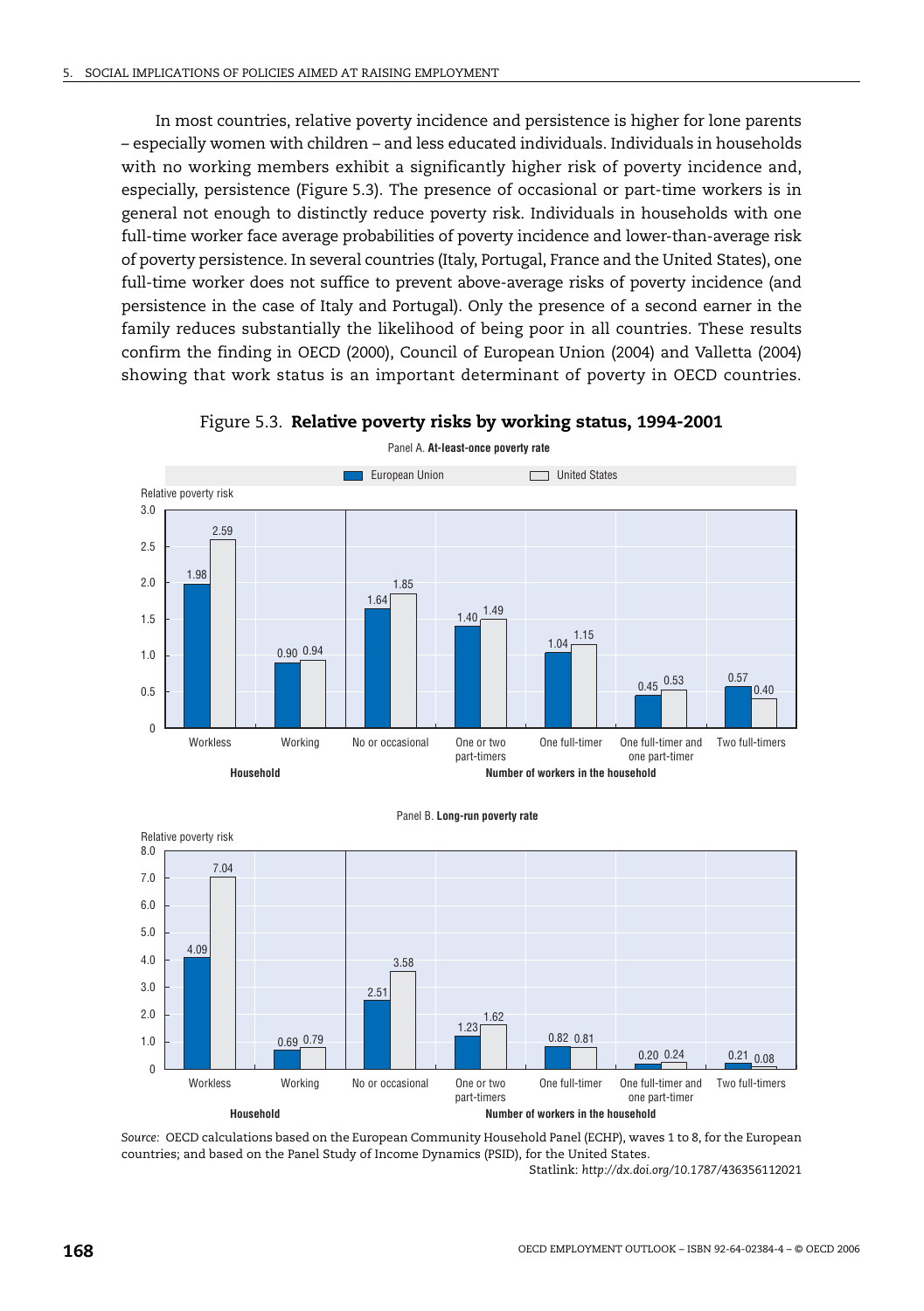However, the persistence of cross-country differences in poverty levels, and the fact that these are not systematically related to differences in employment rates, also suggests that other factors are key in determining income patterns.

# *1.3. Impact of labour market institutions on household income inequality and poverty*

Analysing the impact of labour market institutions and policies on inequality and relative poverty in an econometric framework represents a relatively new line of research. The effect of institutions on relative wages has been relatively well analysed (for instance, Koeniger *et al.*, 2004). For instance, stronger union power tends to compress wage distribution, which contributes to reduce income inequality.<sup>12</sup> But there are channels other than wages through which institutions affect inequality and poverty.

Many redistributive policies imply the payment of benefits, such as unemployment benefits and other welfare benefits paid to the inactive. These policies tend to reduce disposable income inequality and poverty. Judging the impact of these policies on inequality and poverty requires to compare the level of the benefits that individuals perceived with the wages that they could get in the absence of such benefits and that, in turn, is related to the quality of the jobs that could be created would these benefits be lower. Finally, some reforms, by increasing employment, are likely to generate additional budgetary savings that may give rise to further tax reductions or benefit increases, the effect of which on inequality and poverty is difficult to identify *a priori*. Therefore, the impact of labour market institutions on inequality and poverty is *a priori* ambiguous and should be better analysed at a disaggregated level – policy by policy – rather than at the macroeconomic level.

However, a number of recent empirical cross-country studies have quantified in a macro-econometric framework the impact of institutions and policies on household income inequality, showing, for instance, that government spending (Galli and van der Hoeven, 2001) and union density (Alderson and Nielsen, 2002) contribute to reduce household income inequality. But the theoretically ambiguous nature of these relationships as well as the high possibility of omitted variables – such like the influence of increasing women participation – and the lack of good quality data make these assessments somewhat tentative. The multivariate analysis discussed in the Burniaux and Padrini (2006) finds little robust evidence of any relationship between labour market institutions, on one hand, and household income inequality and poverty, on the other.

# *1.4. Conclusion*

The main finding of this section is that there is no evidence that countries that have succeeded in lowering unemployment over the past decade have systematically been confronted with increasing inequality and relative poverty. Some have seen an increase in inequality but not others. Nor is there any evidence that stable or rising unemployment has gone hand in hand with stable or declining income inequality and relative poverty. A more robust relationship can be observed between unemployment reductions and increasing wage dispersion. But, when looking at the labour income of all households, this effect has been offset to a greater or lesser extent by the redistributive impact of employment gains.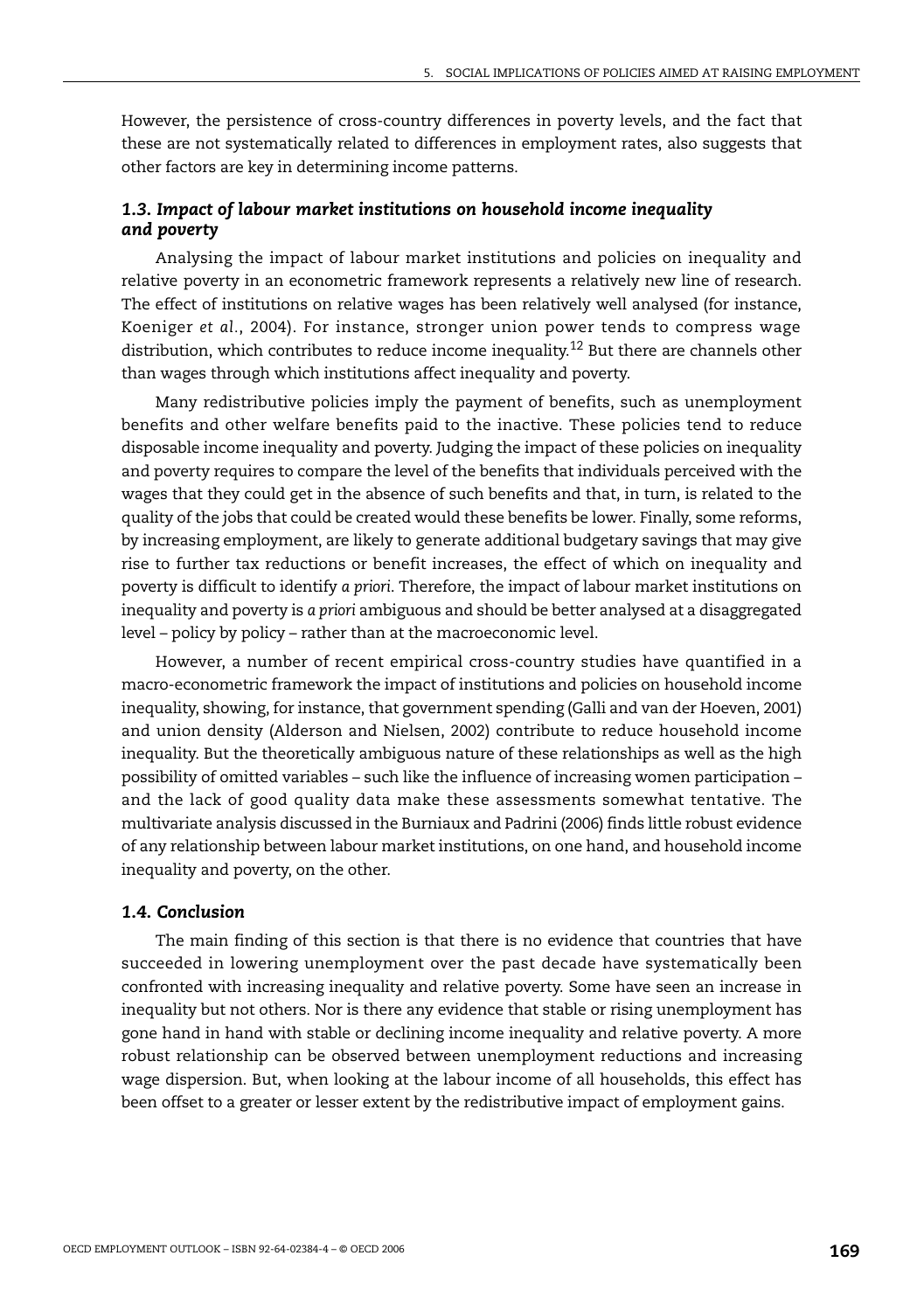# **2. Implications for job stability and career paths**

The 1994 Jobs Strategy focused mainly on how to reduce barriers to get into a job. The evolution of wages and working conditions of individuals, once in jobs, was not comprehensively assessed; the analyses dealt almost exclusively with the role of policies to promote innovation and entrepreneurship, and to upgrade workers' skills, in supporting wage increases.

Recently, however, concern has been expressed that efforts to raise employment may have come at the expenses of wages and working conditions of workers – thereby leading to a trade-off between employment and job quality objectives (European Commission, 2003). This section looks at whether such a trade-off exists. More fundamentally, the issue arises as to whether certain workers may be trapped in precarious forms of employment or low-paid jobs, thus facing a high risk of moving back to non-employment. The section also examines evidence for such traps and related policy implications.

#### *2.1. Temporary jobs: evidence and policy implications*

Temporary employment has grown in a considerable number of countries in the past two decades (Chapter 2) and this expansion has raised concerns that temporary jobs may be an additional source of insecurity and precariousness for workers. To a certain extent, the growth in temporary jobs reflects the strictness of the employment protection legislation (EPL) on regular contracts, and for instance in the United States, where EPL is low, the distinction between temporary and permanent contracts is not very relevant. Hence, a relatively low share of temporary jobs can coincide with a relatively high job rotation, as for example in Ireland and the United Kingdom.<sup>13</sup> Temporary jobs may also have beneficial effects. First, by increasing employment flexibility, they are probably raising employment levels. There is also some evidence that temporary employment (in particular through temporary agencies) improves the matching of job seekers to job vacancies, thus contributing to a reduction in frictional unemployment. Second, temporary jobs may offer a foothold in the labour market and serve as a first step towards permanent positions.

However, temporary jobs could also trap certain workers in situations of employment instability and earnings insecurity, as suggested by the fact that temporary jobs are most often not a voluntary choice. As evidenced in OECD (2002, Chapter 3), temporary jobs tend to provide less favourable conditions than permanent ones. Controlling for differences in individual and job characteristics, the wage penalty for temporary workers is found to be significant, ranging from 6% in Denmark to 24% in the Netherlands, and averaging about 15% in a number of EU countries. Access to non-wage benefits, which represent an (increasingly) important part of job quality (Box 5.1), also tends to be lower than for workers under permanent contracts. This is particularly the case in countries where fringe benefits are not provided by employers on a universal basis, such as Australia, Canada and the United States. In most other countries, temporary workers are in principle eligible for the same benefits as permanent workers, but access is sometimes *de facto* limited by eligibility criteria such as minimum contribution periods. In most countries, job stability also tends to be lower than for workers on permanent contracts.

## *No clear link between changes in the incidence of temporary work and in the volume of employment*

The incidence of temporary work varies considerably across countries, as has its recent evolution (OECD, 2002, Chapter 3). In general, there seems to be no systematic link between the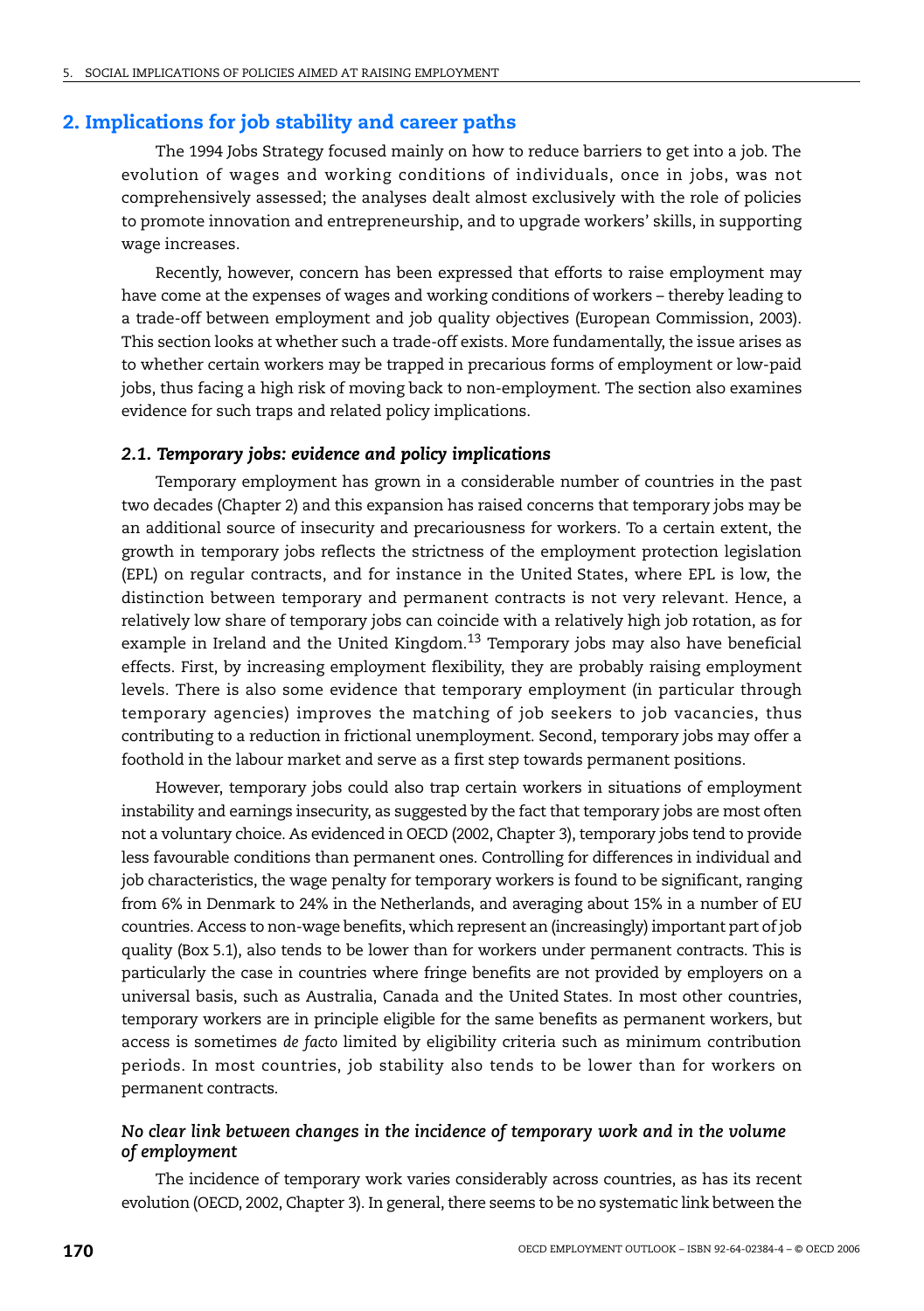# Box 5.1. **Non-wage benefits: an important dimension of job quality contributing to traps**

Besides pay and job stability, non-wage benefits – in particular the extent to which workers are covered by health insurance and pension plans – represent an important dimension of job quality. The role of non-wage benefits is becoming increasingly important in view of the efforts to control public spending on social security, health and pensions. Thus, disparities in access to complementary schemes, which are often linked to employment, may represent an important new source of disparity in job quality that will require attention from policy makers.

In addition to the United States, where the employer is the main source for health insurance, employers' role in offering coverage to complement public insurance is large and/or has been rising recently in Canada, France, Ireland, Portugal, Sweden and the United Kingdom (OECD,  $2004a$ ).<sup>1</sup> Workers on non-standard forms of employment are less often covered by employer-sponsored health insurance than are "core", higher-paid workers, as is illustrated by the Canadian and US cases (OECD, 2006a, Figure W.5.1). Eligibility conditions such as working a minimum number of hours per week, waiting a certain period of time after hiring or being a permanent worker often exclude part-time and temporary workers from employer-sponsored health coverage. Low-educated and low-wage workers, also suffer from significantly lower coverage rates. In fact, Farber and Levy (1998) find that the gap between "core" and "peripheral" jobs has widened in the United States since 1980, and coverage rates of low-educated and low-wage workers have continued to fall between 1997 and 2002 despite the overall economic rebound (EBRI, 2005).

Employer-sponsored pension plans (or occupational pensions) have become an increasingly important part of national pension systems. This is especially the case in countries where the first pillar of the pension system provides a relatively low income replacement.<sup>2</sup> In Denmark, France, the Netherlands and Sweden, occupational pension systems have a long history and were developed through collective agreements, and most workers are covered by one of these plans. $3$  In the other countries, schemes were most often set-up on a voluntary basis by individual employers, and coverage rates are around half of the workforce in Canada, Germany, Norway and the United Kingdom, and between a third and half of the workforce in Belgium, Ireland and the United States. In Canada and the United States, coverage rates have tended to decline since the 1980s.<sup>4</sup>

In countries where pension schemes are individual in nature (*i.e.* not obtained through the employer), patterns of disparities in coverage rate across various groups of workers are likely to be very similar to those found in the case of health insurance. Low-paid workers typically invest less, if at all, in individual plans than is the case with their high-paid counterparts. This is why coverage rates are low in countries like Canada and the United States (see OECD, 2006a, Figure W.5.1). In these two countries, eligibility conditions also disadvantage part-time and temporary workers, as well as low-educated workers.

- 1. In other countries such as Australia, Austria, Denmark, Germany, Korea, eastern European countries and Switzerland, the individual private insurance market provides the main source of complementary insurance. Employer-sponsored health insurance has a number of advantages for the workers over individual health insurance. Employers generally have greater bargaining power over insurers, so that they are able to negotiate lower premiums and ensure better coverage (*i.e.* lower deductibles and exclusions). In a number of countries, employers also pay part or all of the premium.
- 2. The relatively low coverage of employer-sponsored pension plans in Austria, Finland, Greece, Italy and Spain is probably explained by the high replacement rates characterising the mandatory public schemes in these countries (see OECD, 2006a, Table W.5.1).
- 3. Coverage is 100% in France as participation is mandatory.
- 4. In Canada, coverage declined from 47% in 1981 to 41% in 2000 (Munnel *et al.*, 2004). In the United States, it dropped from 41 to 35 for workers in the private sector between 1979 and 1988, rebounded to 42 in 1999 and dropped again to 39 in 2002 (EBRI, 2005).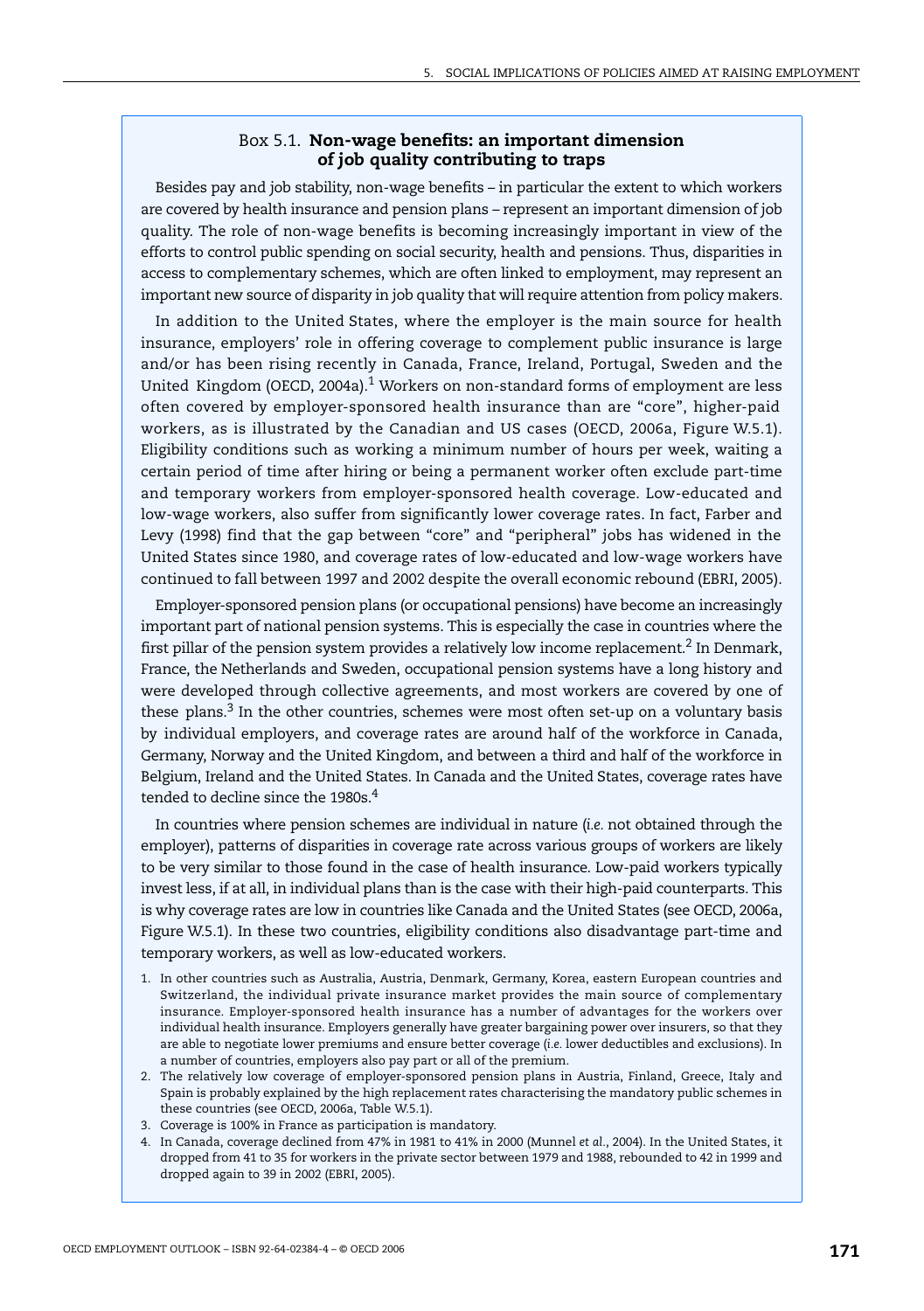changes in temporary work incidence and the changes in unemployment or employment rates experienced over the past decade (Figure 5.4). Ireland is the main exception, where an important reduction in unemployment was associated with a significant cut in the incidence of temporary jobs.14





#### Panel B. **Employment rate**

Change in the incidence of temporary work in total dependent employment (percentage points)



*a)* 1995-2004 for Austria and Mexico; 1996-2004 for Norway; 1997-2004 for Canada, Hungary and Sweden; 1994-2003 for Germany.

*Source:* OECD database on Temporary Employment; OECD database on Labour Force Statistics.

Statlink: *http://dx.doi.org/10.1787/*682283382478

# *A relatively large proportion of workers on temporary jobs risk losing their job*

Overall, a considerable share of temporary workers moves into permanent employment (OECD, 2006a, Figure W.5.2).<sup>15</sup> Mobility levels and patterns vary considerably across countries, though. While more than half of temporary employees in 1998 were in permanent jobs one year later in Austria and the United Kingdom, less than a quarter of temporary employees managed the same in France and Portugal. The picture is somewhat different when looking at their situation after three years: Belgium and the Netherlands become the best performers, with 70% of temporary employees in 1998 in a permanent job in 2001, against less than 40% in Greece.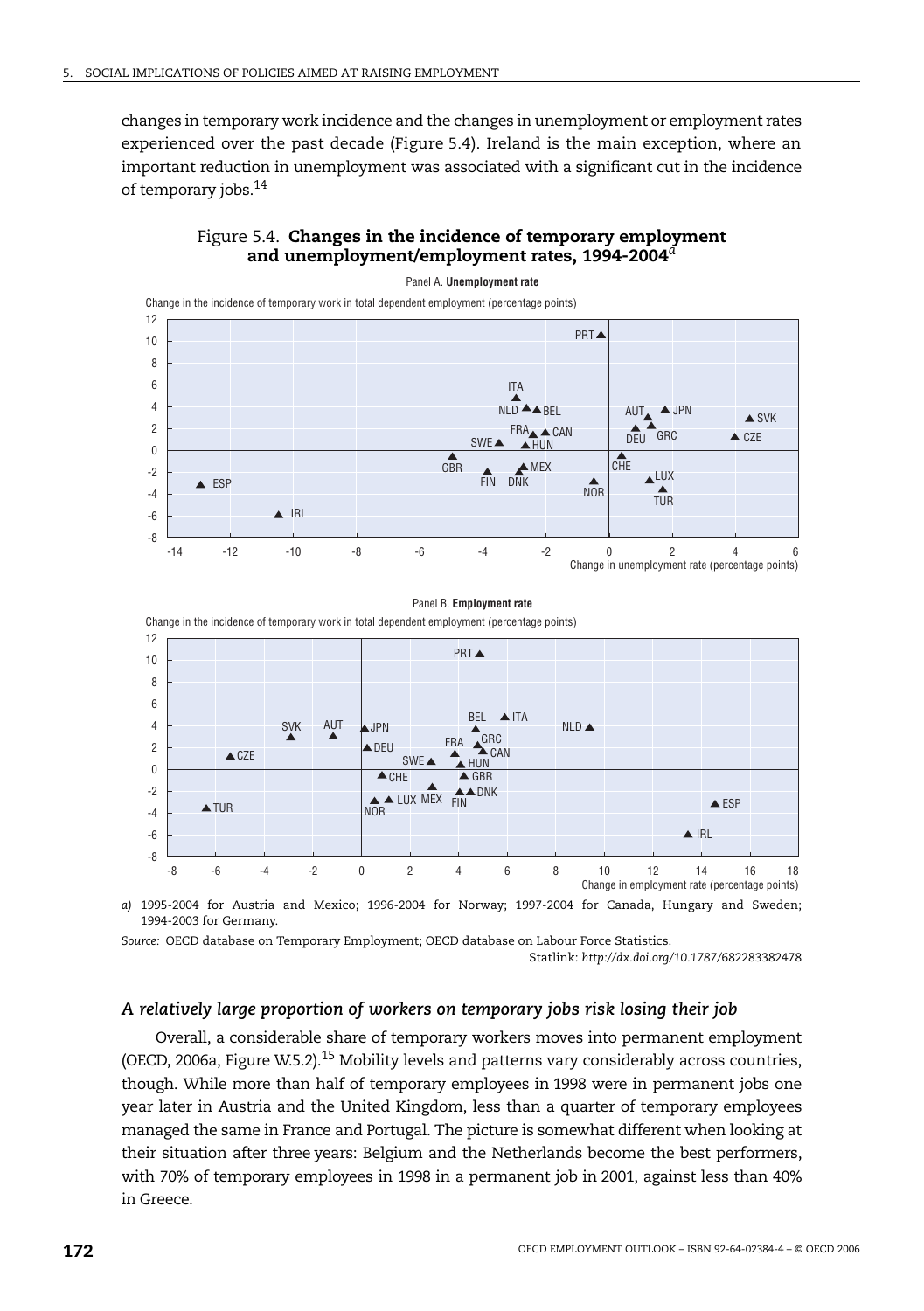

Figure 5.5. **One-year transition rates to non-employment of temporary and permanent workers, 1998-2001 averages**

*a)* Unweighted average transition rates out of employment for permanent and temporary workers, respectively. *Source:* OECD calculations based on the European Community Household Panel (ECHP), waves 5 to 8. Statlink: *http://dx.doi.org/10.1787/*688665511428

Not all mobility out of temporary employment is into permanent employment, however. A number of workers move instead to unemployment or inactivity. In fact, in all countries for which data exist, there is evidence that workers on temporary jobs are much more likely to move to non-employment than their permanent counterparts (Figure 5.5). This is also the case when comparing temporary workers to permanent workers with short tenure, *i.e.* inferior to one year.16 However, countries differ in the way in which temporary workers move out of employment: while the majority of temporary workers who were not employed had moved into unemployment in most countries, in particular Finland, France, Germany, Greece and Spain, transitions from temporary employment to inactivity predominated in Denmark, Ireland and the United Kingdom (a trend which has become more pronounced over the years).

Workers trapped in temporary/non-employment cycles represent as much as 11% of total employment in Spain, 8% in Finland, 6% in France and around 5% in Greece and Portugal.<sup>17</sup>

In terms of age-groups, upward mobility is generally lower for prime-age workers than for youth, who tend to have a higher probability to get a permanent job and a lower probability to move to non-employment.<sup>18</sup> In addition, mobility into permanent jobs tends to be lower for low-educated persons than for medium- and high-educated persons, and the difference is particularly acute in the Southern European countries.<sup>19</sup> The picture is even more clear-cut when looking at mobility from temporary jobs to non-employment, since it is always higher for low-educated workers than for high-educated ones.

#### *Policy implications*

In sum, apart from being a social and political concern in some countries, the existence of such temporary-work traps raises a number of more narrow economic concerns. First, evidence shows that workers on such jobs often move into non-employment – and policy makers thus face the challenge of re-activating them, which is especially difficult for those temporary workers who move to inactivity (see Section 2.4 of Chapter 3). Second, an excessively high job rotation is likely to lead to losses of human capital and productivity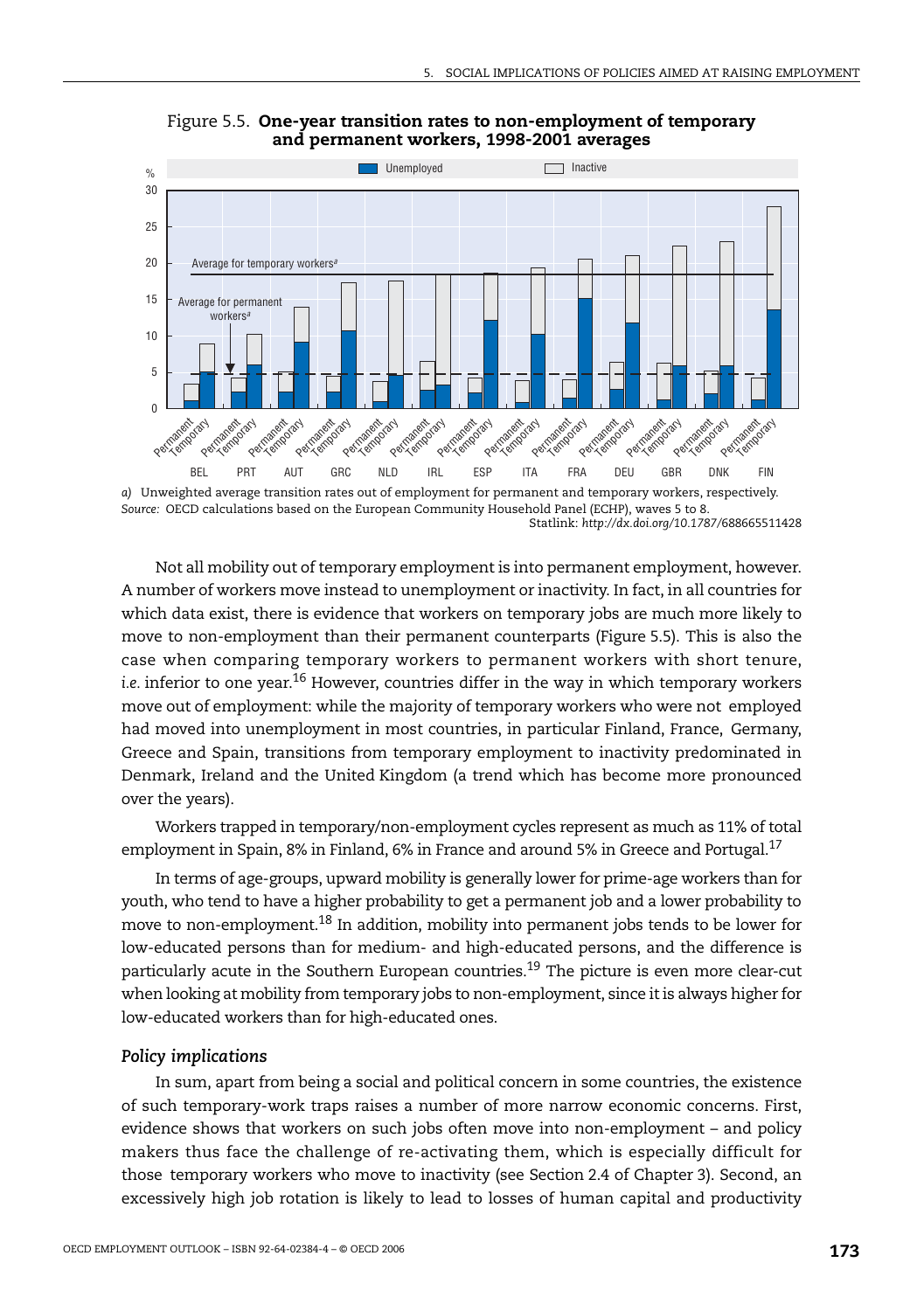(OECD, 2004a, Chapter 2). Finally, in some countries, unemployment benefits provided to workers at the end of a temporary contract are likely to represent a disproportionately high share of total unemployment benefit expenditure, since temporary workers are much more likely to move to non-employment than permanent ones (Figure 5.5), including those with short tenure. This is also suggested by the positive correlation between involuntary job loss rates and the share of temporary employment in dependent employment (Figure 5.6).





\*\*\* statistically significant at 1% level.

*a)* The job loss rate is calculated as the number of persons currently non-employed who left their job during the previous year for involuntary reasons (termination of fixed-term contract or job terminated at the initiative of the employer) divided by total dependent employment.

*b)* Data for job losses refer to 2003, data for temporary work refer to 2001.

*Source:* OECD database on Labour Force Statistics; unpublished tabulations from the European Union Labour Force Survey (EULFS), for the European countries; and OECD calculations based on the Current Population Survey (CPS), January, Displaced workers, employee tenure and occupational mobility Supplement file, for the United States. Statlink: *http://dx.doi.org/10.1787/*276023225667

Various policy options can be considered to address these traps. Strong development of temporary jobs has generally been a response to partial EPL reforms (*i.e.* liberalisation of the rules governing fixed-term contracts or temporary placement agencies, while retaining relatively strict job protection for regular workers). Hence, one option may be to relax EPL on regular employment while at the same time tightening regulation of temporary work to prevent abuse and better protect temporary workers. Secondly, training is also a way to facilitate the move to permanent jobs (see Section 4 of Chapter 3). Training systems may indeed have to be adapted to the fact that there are many temporary workers, possibly by targeting certain types of training on individuals – rather than firms. Finally, encouraging employers to internalise part of the cost of temporary contracts in terms of benefit spending could also be an option. This could be done by implementing an experience-rating system that links employers' unemployment contributions to the lay-off history of the firm, including non-renewals of temporary contracts – of course, such a scheme has to be well designed in order to avoid potential adverse effects on jobs.

### *2.2. Low-pay incidence: patterns and policy significance*

The evolution of the incidence of low-paid work over the 1994-2004 period provides a rather mixed picture (Figure 5.7).<sup>20</sup> The incidence of low pay has increased in a number of countries, starting from a low level in Denmark, from a medium level in Germany and the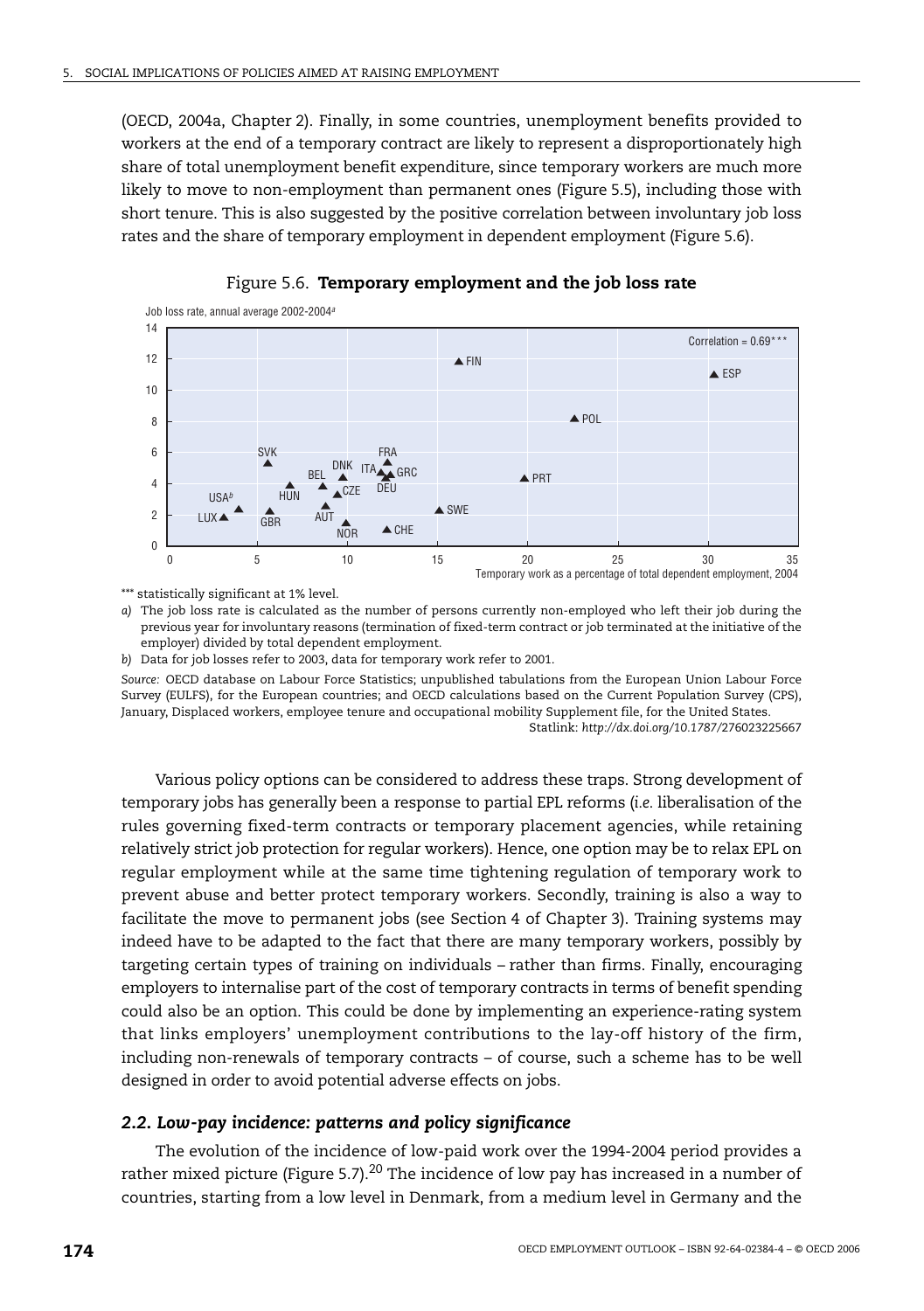

Figure 5.7. **Evolution of the incidence of low-paid work since the mid-1990s***<sup>a</sup>*

*a)* Percentage of full-time wage-earners earning less than two thirds of the median wage of full-time wage-earners. *b)* 2000 for Hungary, 2001 for Belgium, Finland, France, Greece, Italy, Portugal and Spain, 2002 for Germany and Poland, 2003 for Canada and Denmark, 2004 for the other countries.

*c)* 1996 for Denmark and Finland, 1997 for Canada and Sweden, 1994 for the other countries.

*Source:* OECD Earnings database and OECD calculations based on the European Community Household Panel (ECHP), waves 1 and 8.

Statlink: *http://dx.doi.org/10.1787/*184587347336

Netherlands, and from an already high level in Hungary, Poland and the United Kingdom. By contrast, it decreased significantly from a high level in Ireland, and from a medium level in Portugal. The United States also witnessed some reduction in the incidence of low-pay, although it remains in the group of countries where more than 20% of employees are low-paid, which also includes Canada, Hungary, Korea, Poland, and the United Kingdom. Not surprisingly, the incidence of low-paid work is lower in countries where the minimum wage is set at a higher level (see OECD, 2006a, Figure W.5.5).<sup>21</sup>

In all countries, youth low-pay incidence is at least two times that of the prime-age group, ranging from 18% in Portugal to 67% in the Netherlands.<sup>22, 23</sup> Low-educated workers are also more often low-paid than those with medium and higher education, with incidence ranging from a low of 13% in Portugal to above 30% in the United Kingdom.24 Newly-hired employees may also be over-represented among the low-paid, as suggested by the case of Canada.25 The over-representation of youth in low-paid jobs need not automatically imply low living standards – many youth are still living with their parents – or poor long-term career prospects, but the association between low-education and low-pay suggests that low-pay traps may be important.

# *No systematic link between changes in unemployment and changes in low-pay incidence*

In general, there is no systematic relationship between changes in unemployment rates since 1994 and changes in low-pay incidence (Figure 5.8). Ireland, which saw a big fall in unemployment and instituted a legal minimum wage at the end of the 1990s, is the main outlier. Thus, neither the hopes of the optimists (*i.e.* that reducing unemployment automatically solves the low-pay problem) nor the fears of the pessimists (*i.e.* that labour market reforms promoting employment will result mainly in a proliferation of low-paid jobs) seem to be borne out.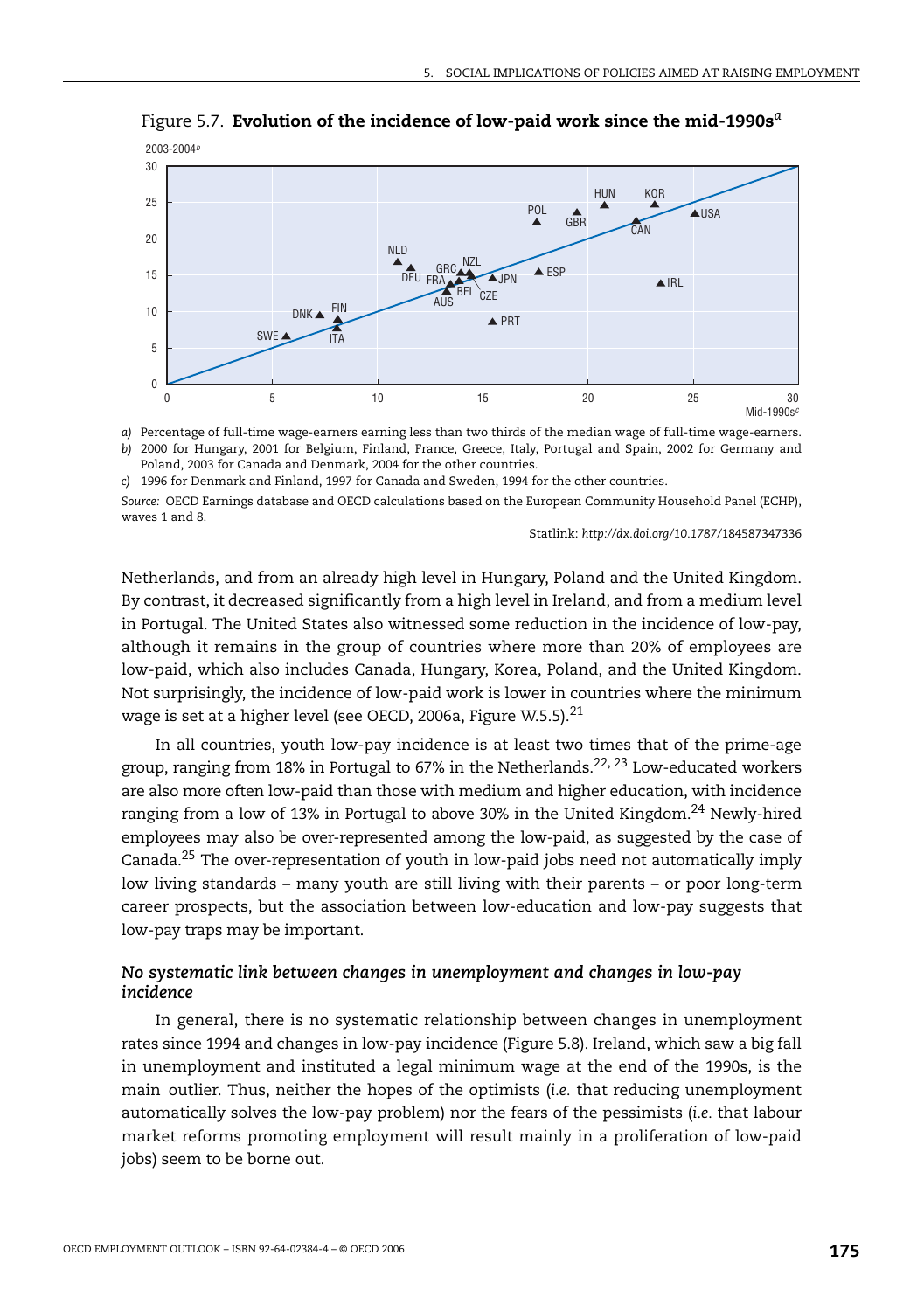

# Figure 5.8. **Changes in the incidence of low pay and unemployment/employment rates, 1994-2004***<sup>a</sup>*

Panel B. **Employment rate**





Statlink: *http://dx.doi.org/10.1787/*356328108441

#### *Low-paid work often alternates with non-employment and can become a trap*

OECD (2003a, Chapter 2) evidenced the existence of low-pay traps. To evaluate the mobility of low-paid workers, Figure 5.9 reports the following indicator for workers starting in low-paid jobs: the number of months over the three-year period 1998-2000 that are spent in: *i)* low-paid jobs (low pay); *ii)* unemployment or non-employment (no pay); and *iii)* higher paid jobs (high pay).26 This measure is better than simple transition rates because it takes into account work intermittence and repeat spells of low-paid employment.

Mobility prospects of low-paid workers across countries tend to be negatively correlated with low-pay incidence. They are lowest in Canada, the United Kingdom and the United States, which belong to the group of countries with high low-pay incidence and in France and Germany, which have medium incidence (Figure 5.9, Panel A). By contrast, the number of months spent in low-paid jobs by workers who were low-paid in 1997 over the subsequent three years is lowest in Denmark, Finland, Italy and Portugal, which belong to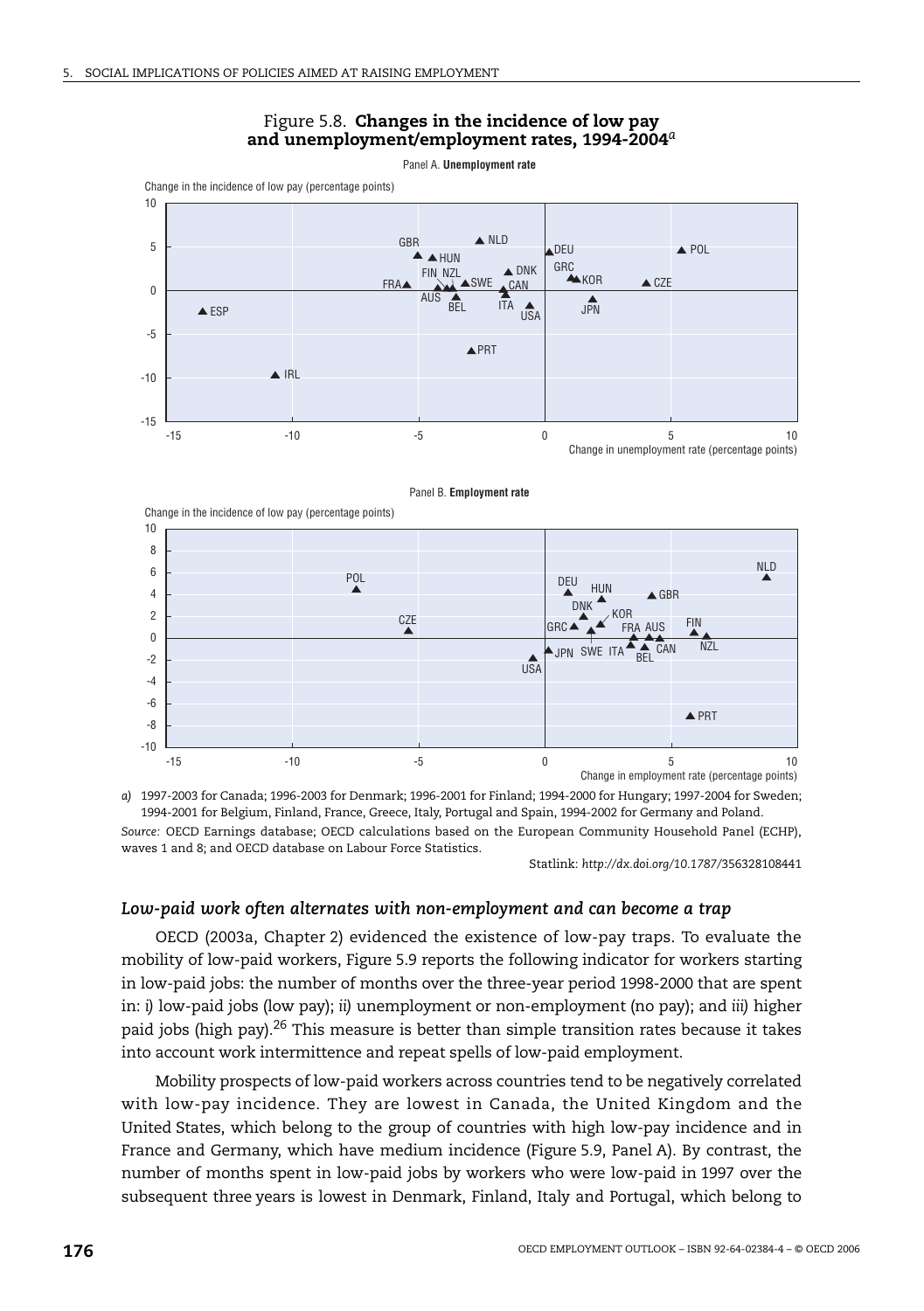

Figure 5.9. **Risk of low-pay/no-pay traps**

Cumulative months of low pay, no pay, high pay over three years for persons low-paid

*Note:* Countries are ranked in increasing order of the number of months spent in no pay or low pay over the 1998-2000 period. PRT DNK*<sup>a</sup>* ITA BEL FIN ESP IRL GRC*<sup>a</sup>* AUT FRA GBR DEU USA

L MH L MH L MH L MH L MH L MH L MH L MH L MH L MH L MH L MH L MH

L (low): Less than upper secondary education. MH (middle-high): Upper secondary education and above. *a)* Data not shown due to too small sample sizes.

Source: OECD calculations based on the European Community Household Panel (ECHP), waves 2 to 8, for the European<br>countries; based on the Survey of Income and Program Participation (SIPP), for the United States; and Statis Canada calculations based on the Survey of Labour and Income Dynamics (SLID), for Canada.

Statlink: *http://dx.doi.org/10.1787/*851843433852

CAN L MH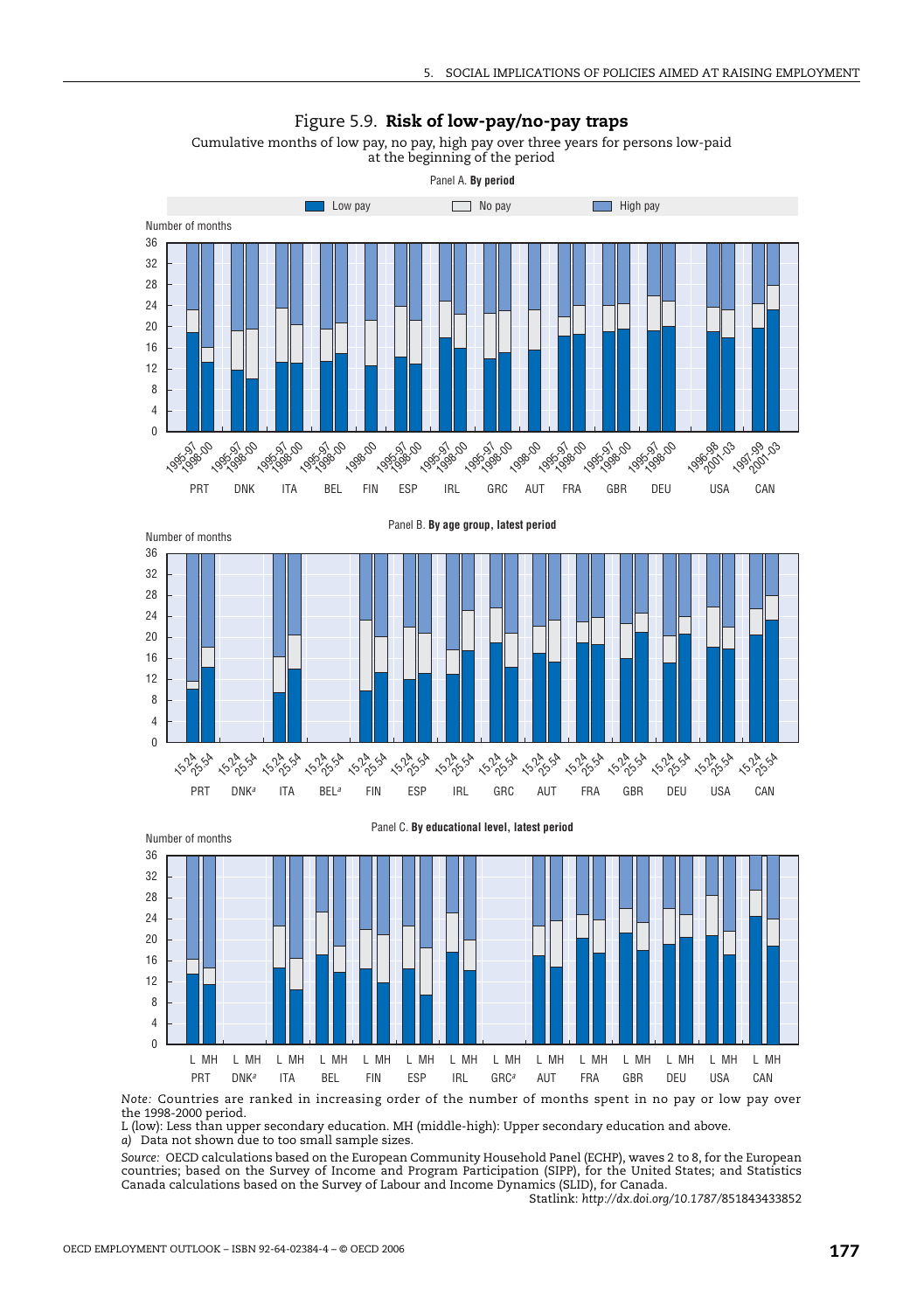the group with low incidence of low pay. The same overall picture holds when taking into account periods of non-employment together with periods of low pay, although the differences across countries are more muted. In Portugal, time spent in non-employment is very low, and this is the country where upward mobility is highest: workers who were low-paid at end-1997 spent more than half of the three subsequent years in high-paid work (20 out of 36 months).

Overall, upward mobility of low-paid workers has tended to improve between the mid-1990s and the late 1990s or the early 2000s – possibly reflecting the effects of the cycle (Figure 5.9, Panel A). The number of months spent in high-paid jobs increased substantially in Portugal, to a lesser extent in Ireland, Italy and Spain, and slightly in Germany and the United States.27 Upward mobility remained stable in Denmark, as the reduction in time spent in low-paid work was compensated by an increase in time spent in non-employment. The other countries experienced a deterioration of upward mobility: significant in Canada, France, medium in Belgium, and small in Greece and the United Kingdom.<sup>28</sup>

In most countries, low-pay/no-pay traps weigh more heavily on prime-age workers than on youth, who, not surprisingly, have on average higher upward mobility (Figure 5.9, Panel B). Finland, Greece and the United States are the sole exceptions. In addition, compared with their higher-educated counterparts, low-educated workers who are in low-paid jobs are less likely to move to high-paid jobs, and are more likely to move to non-employment (Figure 5.9, Panel C). The gap between the two groups is particularly large in Belgium, Canada, Italy, Ireland and the United States.<sup>29</sup> In the latter country, low-educated workers who were low-paid at end-2000 spent less than eight months in high-paid jobs in the three subsequent years.

It is not completely surprising that low-educated workers are less likely to move to high paid jobs than higher-educated workers. And to some extent, a high share of low-paid workers may reflect the fact that the low-educated persons are employed instead of out of employment. However, among countries with comparable shares of low-educated population in the 25-64 age group,<sup>30</sup> even when taking into account non-employment, the performance of the low-educated group varies significantly (Figure 5.10). In Denmark for example, 55% of the prime-age low-educated persons earn more than "low" wages, which is significantly more than most of the countries shown in Figure 5.10. This could be explained by different systems of adult training, but also more fundamentally by institutional differences, notably in the wage formation system.

#### *Policy implications*

Care is needed when considering how policy can address low-pay issues. Indeed, in some countries, policies have contributed to keep low-productivity workers out of jobs. Nevertheless, low-pay traps raise various concerns for policy. First, as already noted, low-paid workers often end up in non-employment and may have to be re-activated, which is more difficult if the prospects of keeping an employment and possibly moving upward in the wage scale are low. Depending on the country, low-paid workers spend between a quarter and three-quarters of the three-year period in non-employment, compared with less than one tenth of the three-year period for high-paid workers.<sup>31</sup> There may also be a waste of productive potential if individuals who could move to higher paid jobs are trapped in low-paid jobs or cycle between such jobs and non-employment. This may be the case if skills are not properly recognised, or when labour market intermediation is inefficient, for example if placement agencies face incentives to provide the unemployed with the first job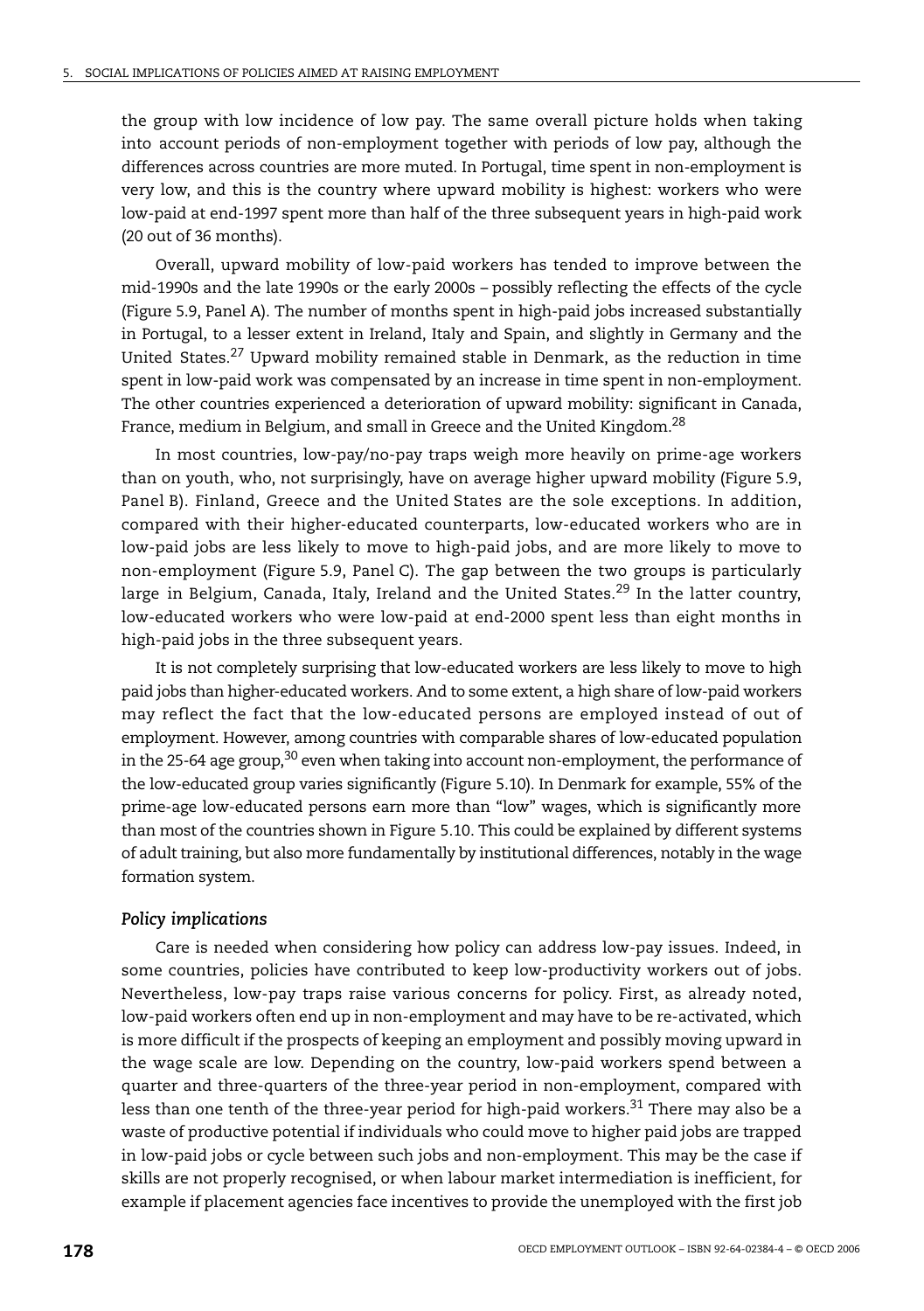

Figure 5.10. **Share of low-educated workers receiving low pay or no pay for selected countries, early 2000s***<sup>a</sup>*

*a)* Data shown refer to 2001 for the United States and to 2003 for the other countries.

*b)* Percentage of all persons aged 25 to 64.

*Source:* OECD calculations based on the European Community Household Panel (ECHP), wave 8, for the European countries; based on the Survey of Income and Program Participation (SIPP), 2003, for the United States; and OECD (2005), *Education at a Glance: OECD Indicators*, Paris.

Statlink: *http://dx.doi.org/10.1787/*013305633680

available, not always suited to the experience and abilities of the jobseeker. The existence of low-paid groups with little hope for upward mobility may also raise significant social concerns in some countries.

Training policy may play an important role for transition patterns (see Section 4 of Chapter 3). In the case of the United States, Johnson and Corcoran (2003) show that skill deficiencies often prevent current and former welfare recipients from making the transition to a better job. Yet, people holding "low-paid" jobs are the least likely to receive training. Better recognition of the skills that workers possess, *e.g.* through systems of certification of prior learning, may also help unlock the career potential of certain low-paid workers.

Providing appropriate incentives for job-placement agencies is also important. Managing the performance of employment agencies by tracking long-term employment and earnings outcomes would help in this respect (OECD, 2005a, Chapter 5). Such techniques are still rarely applied in practice though; some pilot programmes using administrative tax databases to follow employment and wage outcomes of individuals placed on the labour market are being implemented by the Jobcentre Plus in the United Kingdom. Shifting the objectives from short-term placement towards long-term sustainability of employment would require including job quality statistics (the most simple being wages and job tenure) in the employment agencies' reporting statistics (Mansour, 2005; National Employment Panel, 2004).

In addition, it may be important to ensure that policy measures implemented to increase labour demand for, and participation of, low-paid workers do not unintentionally end up blocking upward mobility of these workers. For example, thresholds should be avoided when reducing social contribution rates or implementing in-work benefits schemes, along the lines adopted in the Netherlands where the social contribution rate rises gradually with the pay level (see Sections 2.2 and 3.2 in Chapter 3.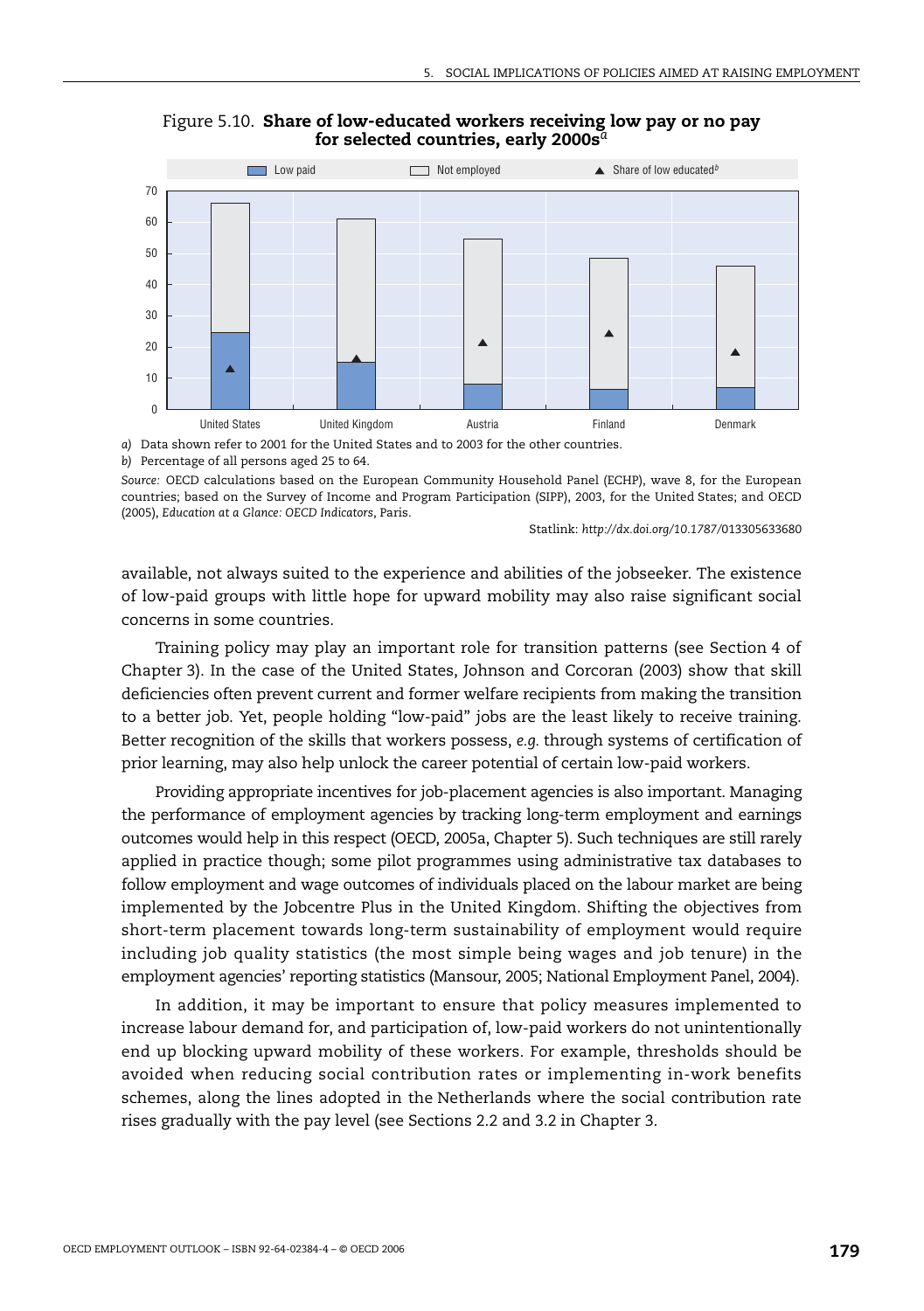#### *Notes*

- 1. The data compilation and analysis are discussed in detail in Burniaux and Padrini (2006).
- 2. Overall inequality is measured by the Gini coefficient and the ratio of the average income of the ninth to the first decile. Different measures of relative poverty include the proportion of individuals with disposable income below 50% and 60%, respectively, of the median income. Measurement of inequality with emphasis on the bottom of the distribution involve a General Entropy index with the entropy parameter set equal to –1 calculated over the entire distribution, a Mean Log Deviation (MLD) index calculated over the entire distribution, the ratio of the average disposable income of the 5th to the 1st decile, a Gini coefficient calculated over the three bottom deciles of the distribution and the mean income of the three bottom deciles relative to the mean income of deciles four to six. The data sources include data from Förster and Mira d'Ercole (2005); the Luxembourg Income Study (LIS) data set; the European Community Household Panel (ECHP) data set; and the Cross National Equivalent Files (CNEF) data set. See Burniaux and Padrini (2006) for details.
- 3. For Australia during the period after 1993-94, the only available data for income inequality and relative poverty come from Förster and Mira d'Ercole (2005). However, more recent national sources, including the Australian Bureau of Statistics, report no significant increase of income inequality and a small decrease of the relative poverty rate. These evolutions are in contradiction with the data from Förster and Mira d'Ercole (2005). Therefore, in order to maintain comparability across countries, no evolution are reported for Australia for the period after 1993-94.
- 4. Similarly, cross-country comparisons of relative poverty rates are not informative concerning international differences in the incidence of material deprivation. See Burniaux and Padrini (2006) for a discussion of absolute versus relative poverty measures.
- 5. Keeping the poverty thresholds constant in real terms over a long period of time yields unrealistic poverty evolutions in countries with rapidly growing standards of living. For instance, assuming a constant real threshold (corresponding to 50% of the median income in the initial year) in Portugal would imply a dramatic fall of poverty incidence from 19% in 1979-80 to 3% only in 2000, according with the data collected by Förster and Mira d'Ercole (2005).
- 6. Based on a different data source than for the other similar tables.
- 7. Non-working households are included in the distribution (*i.e.* with zero earnings).
- 8. In Burniaux and Padrini (2006), the redistributive power of transfers and taxes is measured in three alternative ways: 1) the inequality change resulting from adding transfers and taxes to other income sources; 2) the inequality change resulting from removing transfers or taxes from total disposable income; and 3) the contribution of transfers and taxes to total inequality assuming that interaction effects are equally distributed across all income sources.
- 9. Again considering that the decline of current unemployment rates in Sweden and Finland from exceptionally high levels in 1994 represented cyclical rather than structural reductions.
- 10. Though the United Kingdom is very close to the limit where relative poverty can be considered as transitory and has an average proportion of chronic poverty despite a higher overall poverty incidence (see Burniaux and Padrini, 2006).
- 11. Calculated as the proportion of individuals living in households with an average disposable income over the period considered below or equal to the median disposable income.
- 12. Stronger unions also tend to increase the labour share of total national income, which tends to reduce inequality to the extent that labour earnings are more equally distributed than those from capita (Checchi and Garcia Penalosa, 2005). On the other hand, high union bargaining power is likely to increase unemployment by pricing less productive workers out of jobs, thus raising between-group inequality and through this channel, widening the disposable income distribution of the whole population (although the impact of unemployment on inequality is also ambiguous as the unemployed have a lower income than the employed but the distribution of their incomes is more equal).
- 13. The shares of dependent employees on temporary contracts in Ireland and the United Kingdom were 3% and 6% respectively in 2004, while that of employees with tenure inferior to one year were 19% and 18%. Portugal and Spain, with shares of temporary jobs of 20% and 30% respectively, had 11% and 19% of dependent employees with tenure inferior to one year in 2004.
- 14. In Ireland, this also corresponds to a tightening of the regulation on the use of temporary contracts.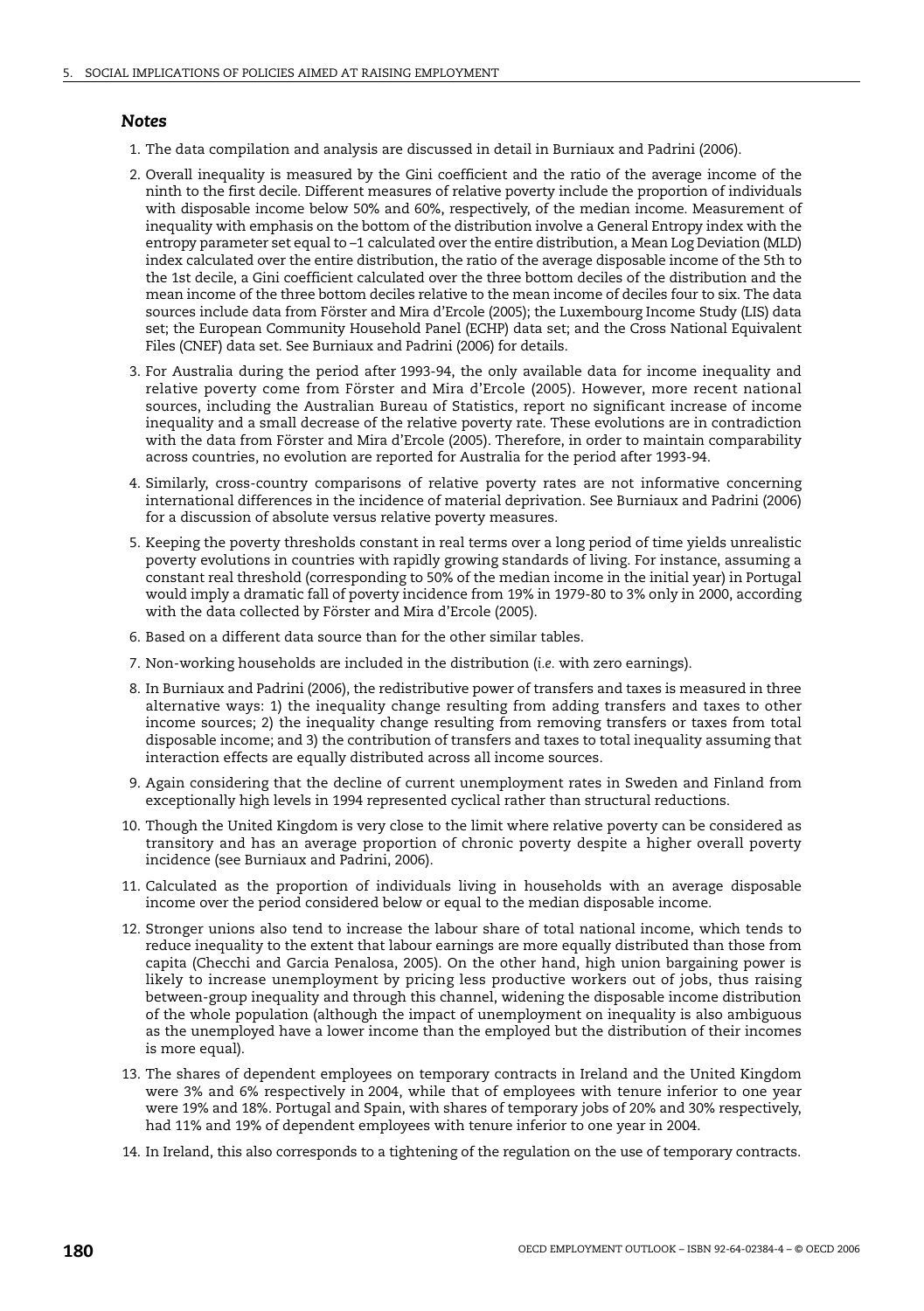- 15. Such transition rates were not calculated for the United States since the dividing line between temporary and permanent contracts is difficult to establish in this country, and longitudinal surveys such as SIPP used below to assess low-paid workers mobility do not include such a labour status variable.
- 16. The gap in transition rates out of employment between permanent workers with tenure inferior to one year and temporary workers varies across countries. It is small in Belgium and Ireland, but large in Finland, France and Italy (see OECD, 2006a, Figure W.5.3).
- 17. These figures correspond to the number of workers who had temporary jobs in 1998 and were either still temporary workers or not employed in 2001, divided by total employment in 2001. Table W.5.2 in OECD (2006a) provides the transition rates to all categories of labour force status.
- 18. Youth refer to the 15-24 age group.
- 19. See Figure W.5.4 in OECD (2006a) for comparative statistics for 13 European countries. In their econometric analysis for Spain, Casquel and Cunyat (2005) also find that low-educated workers more often get stuck in temporary contracts, while temporary contracts typically serve as a stepping stone for high-educated workers.
- 20. Low pay is defined in relative terms as less than two-thirds of the median wage. As when looking at poverty, an absolute measure of low pay could be envisaged. Australia, Canada, the United Kingdom and the United States also measure poverty in absolute terms. This consists in defining a minimum standard (basket of goods and services) judged necessary to live, *i.e.* for physical subsistence, generally called a poverty line. The same could be done for low pay. However, this type of measures raise a number of theoretical and empirical problems. First, as illustrated by the fact that poverty lines tend to rise over time, what is needed for physical subsistence rests on a subjective judgment and tends to increase as standards of living are rising (see Fisher, 1995). Second, defining a minimum standard is even more difficult at the international level.
- 21. The existence of a reduced minimum wage for youth in a number of countries, such as Australia, Belgium, Ireland, the Netherlands, New Zealand and the United Kingdom, may be responsible for part of the "noise" in the relation. See Section 3.1 of Chapter 3 for a fuller discussion of minimum wages, including potential effects on employment.
- 22. The Netherlands is the country with the most differentiated minimum wage for youth, ranging progressively from 30% of the statutory rate for those aged 15 to 85% for those aged 22.
- 23. Older workers also experience relatively high incidence of low-pay in Germany and the United Kingdom (17 and 22% respectively), although to a much lesser extent than youth.
- 24. The Netherlands is the only exception to this rule, as workers with medium education experience a higher low-pay incidence than those with low education, which is related with the high incidence among youth associated with the very differentiated youth minimum wage mentioned above.
- 25. Based on data from various surveys, Morissette and Johnson (2005) find that the share of low-paid jobs remained constant in Canada over the 1981-2004 period. However, wages of newly hired employees fell significantly over the same period, and this is the case across the various age groups, while wages of senior workers improved (especially for men). This result is not simply due to compositional effects, as the increase in the wage gap between new entrants and established workers is reduced but persists when taking into account individual and job characteristics. The incidence of temporary jobs also rose more among newly hired, while coverage among these workers by employer-sponsored pension has fallen. In principle, lower wages at entry into work could be compensated subsequently by a steeper earnings profile. Looking at the wage profile of successive cohorts of labour market entrants, Morissette and Johnson find that they have become steeper for highly educated workers, but not for workers with no university degree. One explanation to that phenomenon is that Canadian employers may have responded to technological changes and/or more intense competition within industries and from abroad by cutting wages for newly hired workers while maintaining those of workers with greater seniority.
- 26. The period is restricted to three years due to statistical constraints.
- 27. In Ireland, Portugal and the United States, this corresponds to a decrease in time spent in low-paid jobs, while in Germany and Italy, time spent in non-employment decreased, and both decreased in Spain.
- 28. Except for France, where it corresponds to higher time spent in non employment, this reduction in the period spent in high paid-jobs is mostly compensated by an increase in the time spent in low-paid jobs.